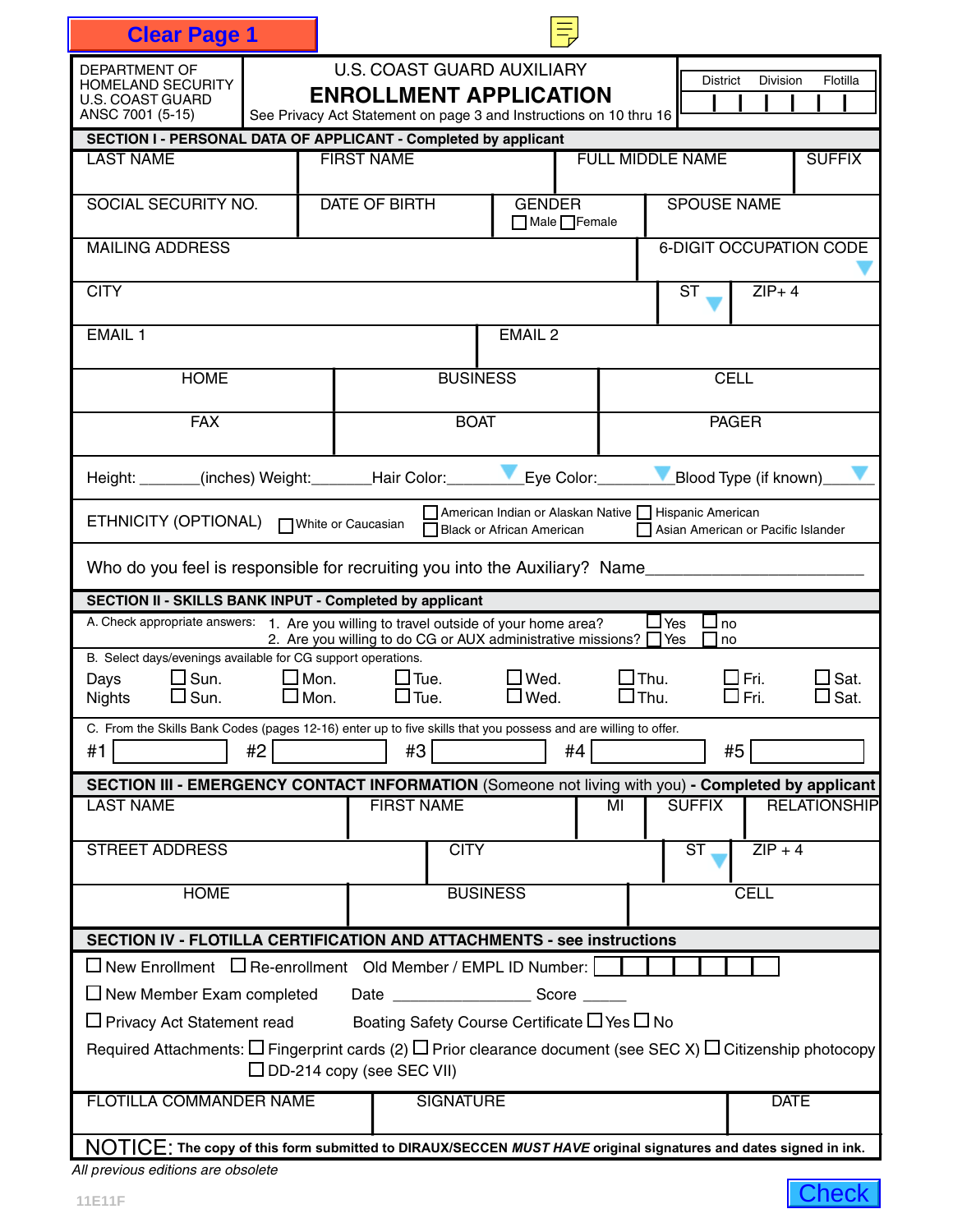# ANSC-7001 (5-15) Page 2 of 16 ENROLLMENT APPLICATION

# **SECTION V - APPLICANT INTERVIEW RECORD - Completed by interviewer**

# INTERVIEWER CHECKS OFF EACH ITEM AS DISCUSSED.

- $\Box$  What is The Auxiliary? Persons interested in actively supporting the civilian component of the U.S. Coast Guard. Not a yacht club. A service organization composed of volunteers with emphasis on active support of many Coast Guard missions.
- What Members Can Expect From The Auxiliary Training, new skills, fellowship, public service. A sense of pride from assisting others.
- What The Auxiliary Expects From Members Dedication, fellowship, public service, professional conduct and participation.
- $\Box$  Importance of Professional Conduct in All Activities Review general Coast Guard Auxiliary uniform and appearance policies, including tattooing, body marking and body piercing policies. Direct reflection on the Coast Guard and the Auxiliary. Need for sustaining quality programs and missions. Official Coast Guard/Auxiliary orders. Member training with emphasis on professionalism. Intolerance of sexual discrimination and harassment.
- $\Box$  Every Member is Expected to Participate in Some Program Examples: patrols, public education, training, recruiting, public affairs, service as elected or staff officer and attendance at flotilla meetings.
- Training And Qualifications Opportunities Are Provided To Help Participation In Auxiliary Programs Vessel examiners, air and surface operations, Auxiliary speciality courses, radio operator, public affairs, watchstander, instructor, maritime environmental patrols, navigational aids verifier, member services, interpreter, AUXCHEF.
- $\Box$  Personal Costs Involved Dues, uniforms, other costs. (e.g., mileage and equipment)
- Your Contribution to The Auxiliary Special/professional skills, time, support of programs, involvement and fellowship.
- $\Box$  Personnel Security Investigation Unfavorable PSI may result in disenrollment. See PSI Notice on page 3.

# **SECTION VI - PARENT/GUARDIAN SIGNATURE if Applicant is a Minor**

I/We certify that this applicant has no other legal guardian other than me/us and I/we consent to his/her membership in the United States Coast Guard Auxiliary.

PARENT/GUARDIAN SIGNATURE **External of the contract of the contract of the contract of the contract of the contract of the contract of the contract of the contract of the contract of the contract of the contract of the con** 

# **SECTION VII - APPLICANT STATEMENT AND SIGNATURE - Completed by applicant**

1. Are you currently serving as a member of the U.S. Armed Forces? Yes  $\Box$  No  $\Box$  If Yes, indicate branch: USA  $\Box$  USN  $\Box$ USMC  $\Box$  USAF  $\Box$  USCG  $\bar{\Box}$  If yes, indicate status: Active Duty  $\Box$  Reserve  $\Box$  National Guard  $\Box$  Air National Guard  $\Box$ . 2. Have you ever served as a member of the U.S. Armed Forces in the past? Yes  $\Box$  No  $\Box$  If Yes, indicate branch: USA  $\Box$  USN  $\dotBox$  USMC  $\Box$  USCF  $\Box$  USCG  $\Box$  You must attach to this application a copy of your DD-214 (Certificate of Release or Discharge from Active Duty) which shows the entry in the "Reenlistment Code" block.

3. Have you ever been convicted of a violation of any law of the United States, any State, possession or territory, the District of Columbia, or the Commonwealth of Puerto Rico classified as a major misdemeanor or a felony? Yes  $\Box$  No  $\Box$  If Yes, you must attach to this application a statement of specifics including date, city and State offense occurred, disposition, and any comments including mitigating circumstances, along with a copy of your court documents.

4. Do you have a pending or unresolved criminal court action or judicial proceeding? Yes  $\Box$  No  $\Box$  If Yes, you must attach to this application a statement of specifics including effective date, city and State offense occurred, along with a copy of your court documents.

5. Are you under criminal restraint, serving a sentence, on parole, probation, or other civil restraint? Yes  $\Box$  No  $\Box$  If Yes, you must attach to this application a statement of specifics including effective date, city and State offense occurred, along with a copy of your court documents.

6. I affirm under the penalties of perjury as to the truth of all the statements contained in this application and authorize verification for the official use of the U.S. Coast Guard and U.S. Coast Guard Auxiliary. I understand that any false statement contained herein is grounds for my disenrollment from the U.S. Coast Guard Auxiliary.

I PLEDGE TO SUPPORT THE U.S. COAST GUARD AUXILIARY AND ITS PURPOSES, AND TO ABIDE BY THE GOVERN-ING POLICIES ESTABLISHED BY THE COMMANDANT OF THE U.S. COAST GUARD.

|                                                                                                                                                                                    | ING POLICIES ESTABLISHED BY THE COMMANDANT OF THE U.S. COAST GUARD. |  |                             |  |  |  |
|------------------------------------------------------------------------------------------------------------------------------------------------------------------------------------|---------------------------------------------------------------------|--|-----------------------------|--|--|--|
| APPLICANT SIGNATURE                                                                                                                                                                |                                                                     |  | <b>DATE</b>                 |  |  |  |
|                                                                                                                                                                                    |                                                                     |  |                             |  |  |  |
| <b>SECTION VIII - DIRECTOR OF AUXILIARY (DIRAUX) ENDORSEMENT</b>                                                                                                                   |                                                                     |  |                             |  |  |  |
| MEMBER NUMBER                                                                                                                                                                      | DATE OF ENROLLMENT                                                  |  | <b>BASE ENROLLMENT DATE</b> |  |  |  |
| <b>APPLICANT IS ACCEPTED</b>                                                                                                                                                       | DIRAUX SIGNATURE                                                    |  | <b>DATE</b>                 |  |  |  |
| $\Box$ Director of Auxiliary waiver letter attached, if applicable - see SEC VII.<br>Note: If applicant is not accepted, explain in detail on a separate sheet of paper and attach |                                                                     |  |                             |  |  |  |

**NOTICE: The copy of this form submitted to DIRAUX/SECCEN** *MUST HAVE* **original signatures and dates signed in ink.**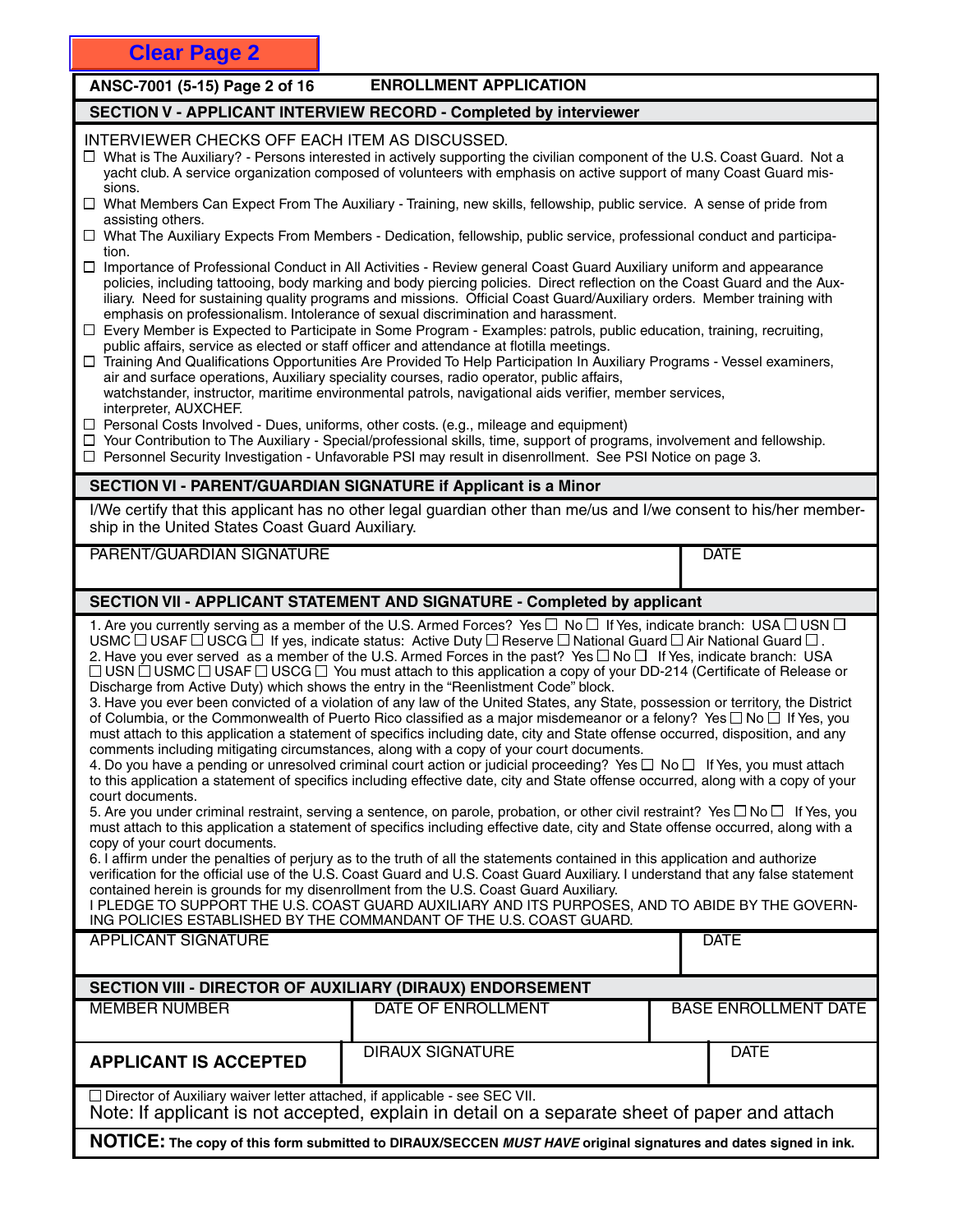| <b>Clear Page 3</b>                                                                                                                                                                                                                                                                                                                                                                                                                                                                                                                                                                                                                                                                                                                                                                                                                                                                                                                                                                                                                                                                                                                                                                                                                                                                                                                                     |                                            |                       |                  |             |
|---------------------------------------------------------------------------------------------------------------------------------------------------------------------------------------------------------------------------------------------------------------------------------------------------------------------------------------------------------------------------------------------------------------------------------------------------------------------------------------------------------------------------------------------------------------------------------------------------------------------------------------------------------------------------------------------------------------------------------------------------------------------------------------------------------------------------------------------------------------------------------------------------------------------------------------------------------------------------------------------------------------------------------------------------------------------------------------------------------------------------------------------------------------------------------------------------------------------------------------------------------------------------------------------------------------------------------------------------------|--------------------------------------------|-----------------------|------------------|-------------|
| ANSC-7001 (5-15) Page 3 of 16 ENROLLMENT APPLICATION                                                                                                                                                                                                                                                                                                                                                                                                                                                                                                                                                                                                                                                                                                                                                                                                                                                                                                                                                                                                                                                                                                                                                                                                                                                                                                    |                                            |                       |                  |             |
| SECTION IX - VERIFICATION OF U.S. CITIZENSHIP - See instructions                                                                                                                                                                                                                                                                                                                                                                                                                                                                                                                                                                                                                                                                                                                                                                                                                                                                                                                                                                                                                                                                                                                                                                                                                                                                                        |                                            |                       |                  |             |
| SECTION A - To be filled out by applicant:<br>I attest that I am (Check one of the following)<br>$\Box$ A U.S. citizen or national by birth in the U.S. or U.S. territory/possession<br>$\Box$ A U.S. citizen, but was not born in the U.S.<br>SECTION B - To be completed by an $\Box$ Auxiliary Fingerprint Technician (FT) or $\Box$ Citizenship Verifier (CV)<br>or by a I Law Enforcement (LE) Officer. Indicate by checking appropriate box. Photocopy required- see Section IV.<br>□ Birth Certificate showing that you were born in the United States of America<br>□ FS-240 (Report of Birth Abroad of a Citizen of the United States) Month/Day/Year<br>Explanation_<br>□ FS-545 (Certificate of Birth-Foreign Service)<br>□ DS-1350 (Certificate of Birth issued by U.S. Department of State)<br>A United States Passport (current or expired) or United States Passport Card (current or expired)<br>Passport/Passport Card Number_____________ Month/Day/Year Issued_<br>A Certificate of U.S. Citizenship (INS Form N-560 or N-561) Where Issued?<br>City___________________State_____________Certificate #_______________________Month/Day/Year__<br>A Certificate of Naturalization (INS Form N-550 or N-570) Where Naturalized?<br>Court_________City_____________State___________Certificate #__________________Month/Day/Year_______ |                                            |                       |                  |             |
|                                                                                                                                                                                                                                                                                                                                                                                                                                                                                                                                                                                                                                                                                                                                                                                                                                                                                                                                                                                                                                                                                                                                                                                                                                                                                                                                                         |                                            |                       |                  |             |
| <b>AUXILIARY FT/CV NAME</b>                                                                                                                                                                                                                                                                                                                                                                                                                                                                                                                                                                                                                                                                                                                                                                                                                                                                                                                                                                                                                                                                                                                                                                                                                                                                                                                             | <b>EMPLID</b>                              | <b>SIGNATURE</b>      |                  | <b>DATE</b> |
| LAW ENFORCEMENT OFFICER NAME                                                                                                                                                                                                                                                                                                                                                                                                                                                                                                                                                                                                                                                                                                                                                                                                                                                                                                                                                                                                                                                                                                                                                                                                                                                                                                                            | AGENCY & ID#                               |                       | <b>SIGNATURE</b> | <b>DATE</b> |
| SECTION X - PRIOR/CURRENT CLEARANCE DETAILS - Completed by applicant - See instructions                                                                                                                                                                                                                                                                                                                                                                                                                                                                                                                                                                                                                                                                                                                                                                                                                                                                                                                                                                                                                                                                                                                                                                                                                                                                 |                                            |                       |                  |             |
| I have $\Box$ have not $\Box$ been issued a security clearance by a federal agency within the past ten (10) years. If yes, SEE<br>INSTRUCTIONS and complete pages 6, 8 & 9.                                                                                                                                                                                                                                                                                                                                                                                                                                                                                                                                                                                                                                                                                                                                                                                                                                                                                                                                                                                                                                                                                                                                                                             |                                            |                       |                  |             |
| <b>NOTES</b>                                                                                                                                                                                                                                                                                                                                                                                                                                                                                                                                                                                                                                                                                                                                                                                                                                                                                                                                                                                                                                                                                                                                                                                                                                                                                                                                            |                                            |                       |                  |             |
|                                                                                                                                                                                                                                                                                                                                                                                                                                                                                                                                                                                                                                                                                                                                                                                                                                                                                                                                                                                                                                                                                                                                                                                                                                                                                                                                                         |                                            |                       |                  |             |
| In accordance with 5 USC $552a(e)(3)$ , the following information is provided to you when supplying personal<br>information to the United States Coast Guard.<br>AUTHORITY which authorized the solicitation of the information: 14 USC Sec 823<br>1.<br>PRINCIPAL PURPOSE(S) for which information is intended to be used: To establish eligibility for enrollment<br>2.<br>and a record for the individual in the Auxiliary Database (AUXDATA).<br>THE ROUTINE USES which may be made of the information: Provide identification, address and personal<br>З.<br>information to the following: (1) Directors of Auxiliary. (2) Members of the Auxiliary.<br>WHETHER OR NOT DISCLOSURE of such information is mandatory or voluntary (required by law or op-<br>4.<br>tional) and the effects on the individual, if any, of not providing all or any part of the requested information:<br>Disclosure of this information is voluntary, but failure to provide information will prevent enrollment of the<br>person in the Auxiliary.                                                                                                                                                                                                                                                                                                                   |                                            | PRIVACY ACT STATEMENT |                  |             |
|                                                                                                                                                                                                                                                                                                                                                                                                                                                                                                                                                                                                                                                                                                                                                                                                                                                                                                                                                                                                                                                                                                                                                                                                                                                                                                                                                         | PERSONNEL SECURITY INVESTIGATION STATEMENT |                       |                  |             |

**Agreement to undergo the requisite Personnel Security Investigation (PSI) is not a guarantee of membership. An unfavorable PSI determination may result in your disenrollment despite any training, duties, activities you may have performed and/or personal investments in time, effort, resources you may have expended as part of the Auxiliary.**

**NOTICE: The copy of this form submitted to DIRAUX/SECCEN** *MUST HAVE* **original signatures and dates signed in ink.**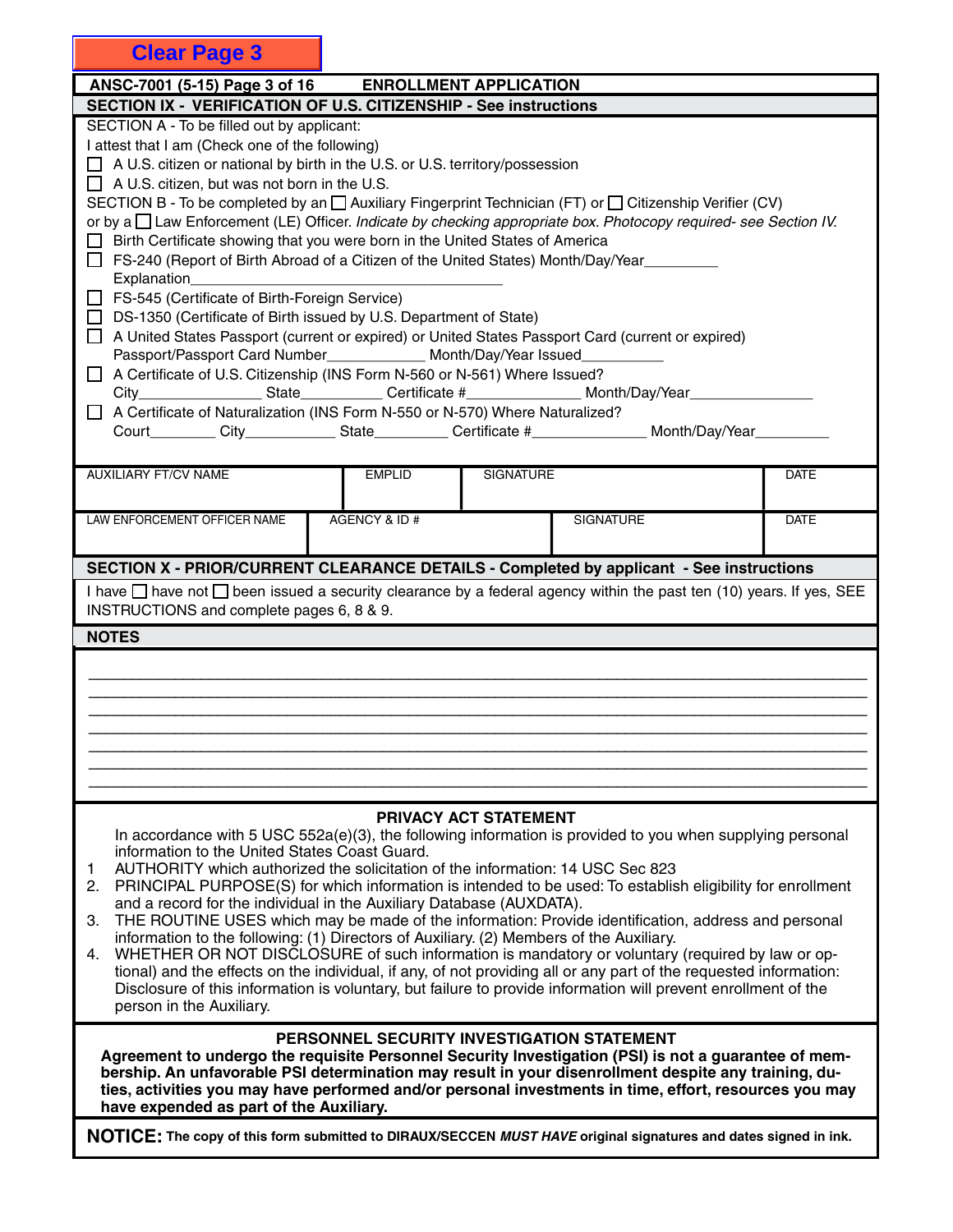# **Clear page 4 entries**

# **ANSC-7001 (5-15) Page 4 of 16 ENROLLMENT APPLICATION**

**OFI FORM 86C U.S. OFFICE OF PERSONNEL MANAGEMENT SPECIAL AGREEMENT CHECK (SAC) September 2001** Center for Federal Investigative Services

| <b>SECCEN Use ONLY</b> |  |
|------------------------|--|
|                        |  |

| <b>1.SUBJECTS FULL NAME</b>                                                                                                                                    |                |                                                                      |                              |                 |      |                        |                                                                                                                    |                       | <b>2. DATE OF BIRTH</b> |                                  |                |  |
|----------------------------------------------------------------------------------------------------------------------------------------------------------------|----------------|----------------------------------------------------------------------|------------------------------|-----------------|------|------------------------|--------------------------------------------------------------------------------------------------------------------|-----------------------|-------------------------|----------------------------------|----------------|--|
| <b>Last Name</b>                                                                                                                                               |                | <b>First Name</b>                                                    |                              |                 |      | Middle Name (Suffix)   |                                                                                                                    | Month                 |                         | Day                              | Year           |  |
|                                                                                                                                                                |                |                                                                      |                              |                 |      |                        |                                                                                                                    |                       |                         |                                  |                |  |
| PLACE OF BIRTH (Use the two letter code for the State)<br>3.                                                                                                   |                |                                                                      |                              |                 |      |                        |                                                                                                                    |                       |                         | <b>4. SOCIAL SECURITY NUMBER</b> |                |  |
| City                                                                                                                                                           | County         |                                                                      | <b>State</b>                 |                 |      | Country                |                                                                                                                    |                       |                         |                                  |                |  |
|                                                                                                                                                                |                |                                                                      |                              |                 |      |                        |                                                                                                                    |                       |                         |                                  |                |  |
| 5. OTHER NAMES USED AND DATES WHEN USED                                                                                                                        |                |                                                                      |                              |                 |      |                        |                                                                                                                    |                       |                         |                                  |                |  |
| Name                                                                                                                                                           |                | From<br>Month Year                                                   | T <sub>0</sub><br>Month Year |                 | Name |                        |                                                                                                                    | From                  |                         |                                  | To             |  |
|                                                                                                                                                                |                |                                                                      |                              |                 |      |                        |                                                                                                                    | Month Year            |                         |                                  | Month Year     |  |
| Name                                                                                                                                                           |                | From                                                                 | To                           |                 | Name |                        |                                                                                                                    | From                  |                         |                                  | T <sub>0</sub> |  |
|                                                                                                                                                                |                | Month Year                                                           | Month Year                   |                 |      |                        |                                                                                                                    | Month Year            |                         |                                  | Month Year     |  |
| <b>SEX</b> (Mark one box)<br>6.                                                                                                                                |                |                                                                      |                              |                 |      |                        |                                                                                                                    |                       |                         |                                  |                |  |
| Female                                                                                                                                                         |                |                                                                      |                              |                 |      |                        |                                                                                                                    |                       |                         |                                  |                |  |
|                                                                                                                                                                |                |                                                                      |                              |                 |      |                        |                                                                                                                    |                       |                         |                                  |                |  |
| Male                                                                                                                                                           |                |                                                                      |                              |                 |      |                        | <b>SECCEN Use ONLY</b>                                                                                             |                       |                         |                                  |                |  |
|                                                                                                                                                                |                |                                                                      |                              |                 |      |                        |                                                                                                                    |                       |                         |                                  |                |  |
|                                                                                                                                                                |                |                                                                      |                              |                 |      |                        |                                                                                                                    |                       |                         |                                  |                |  |
|                                                                                                                                                                |                |                                                                      |                              |                 |      |                        |                                                                                                                    |                       |                         |                                  |                |  |
| 13. OTHER INFORMATION REQUIRED BY AGREEMENT                                                                                                                    |                |                                                                      |                              |                 |      |                        |                                                                                                                    |                       |                         |                                  |                |  |
| <b>CITIZENSHIP</b><br>a.                                                                                                                                       |                |                                                                      |                              |                 |      |                        |                                                                                                                    |                       |                         |                                  |                |  |
| Mark the box at the right                                                                                                                                      |                |                                                                      |                              |                 |      |                        | I am a U.S. citizen or national by birth in the U.S. or U.S. territory/possession. ---------- Answer items b and d |                       |                         |                                  |                |  |
| that reflects your current                                                                                                                                     |                |                                                                      |                              |                 |      |                        |                                                                                                                    |                       |                         |                                  |                |  |
| citizenship status, and<br>follow its instructions.                                                                                                            |                |                                                                      |                              |                 |      |                        |                                                                                                                    |                       |                         |                                  |                |  |
|                                                                                                                                                                |                |                                                                      |                              |                 |      |                        | <b>Not Applicable</b>                                                                                              |                       |                         |                                  |                |  |
|                                                                                                                                                                |                |                                                                      |                              |                 |      |                        |                                                                                                                    |                       |                         |                                  |                |  |
| (Code N) Bureau of Vital Statistics <b>Complete all blocks</b> as required.                                                                                    |                |                                                                      |                              |                 |      |                        |                                                                                                                    |                       |                         |                                  |                |  |
|                                                                                                                                                                |                |                                                                      |                              |                 |      |                        |                                                                                                                    |                       |                         |                                  |                |  |
| Mother <sub>s</sub> Full Name                                                                                                                                  |                | Mother <sub>s</sub> Maiden Name<br>Father's Full Name                |                              |                 |      |                        |                                                                                                                    |                       |                         |                                  |                |  |
| b.                                                                                                                                                             |                |                                                                      |                              |                 |      |                        |                                                                                                                    |                       |                         |                                  |                |  |
|                                                                                                                                                                |                |                                                                      |                              |                 |      |                        |                                                                                                                    |                       |                         |                                  |                |  |
| (Code I) Complete additional information needed for the INS check. All questions in item 13 (c-e) must be answered. If no response is necessary or applicable, |                |                                                                      |                              |                 |      |                        |                                                                                                                    |                       |                         |                                  |                |  |
| indicate this on the form (for example, enter None or N/A).                                                                                                    |                |                                                                      |                              |                 |      |                        |                                                                                                                    |                       |                         |                                  |                |  |
| c. UNITED STATES CITIZENSHIP If you are a U.S. Citizen, but were not born in the U.S., provide information about one or more of the following proofs of your   |                | citizenship.                                                         |                              |                 |      |                        |                                                                                                                    |                       |                         |                                  |                |  |
| Naturalization Certificate (Where were you naturalized?)                                                                                                       |                |                                                                      |                              |                 |      |                        |                                                                                                                    |                       |                         |                                  |                |  |
| Court                                                                                                                                                          | City           |                                                                      |                              | State           |      | Certificate Number     |                                                                                                                    |                       |                         | Month/Day/Year Issued            |                |  |
|                                                                                                                                                                |                |                                                                      |                              |                 |      |                        |                                                                                                                    |                       |                         |                                  |                |  |
| Citizenship Certificate (Where was the certificate issued?)                                                                                                    |                |                                                                      |                              |                 |      |                        |                                                                                                                    |                       |                         |                                  |                |  |
| City                                                                                                                                                           |                |                                                                      |                              | State           |      | Certificate Number     |                                                                                                                    |                       |                         | Month/Day/Year Issued            |                |  |
| State Department Form 240 □ Report of Birth Abroad of a Citizen of the United States                                                                           |                |                                                                      |                              |                 |      |                        |                                                                                                                    |                       |                         |                                  |                |  |
| Give the date the form                                                                                                                                         | Month/Day/Year |                                                                      | Explanation                  |                 |      |                        |                                                                                                                    |                       |                         |                                  |                |  |
| was prepared and give an                                                                                                                                       |                |                                                                      |                              |                 |      |                        |                                                                                                                    |                       |                         |                                  |                |  |
| explanation if needed.                                                                                                                                         |                |                                                                      |                              |                 |      |                        |                                                                                                                    |                       |                         |                                  |                |  |
| <b>U.S. Passport</b>                                                                                                                                           |                |                                                                      |                              | Passport Number |      |                        |                                                                                                                    | Month/Day/Year Issued |                         |                                  |                |  |
| This may be either a current or previous U.S. Passport                                                                                                         |                |                                                                      |                              |                 |      |                        |                                                                                                                    |                       |                         |                                  |                |  |
| <b>d.</b> DUAL CITIZENSHIP If you are <i>(or were)</i> a dual citizen of the United States and another                                                         |                |                                                                      |                              |                 |      |                        | Country                                                                                                            |                       |                         |                                  |                |  |
|                                                                                                                                                                |                | country, provide the name of that country in the space to the right. |                              |                 |      |                        |                                                                                                                    |                       |                         |                                  |                |  |
|                                                                                                                                                                |                |                                                                      |                              |                 |      |                        |                                                                                                                    |                       |                         |                                  |                |  |
|                                                                                                                                                                |                |                                                                      |                              |                 |      |                        |                                                                                                                    |                       |                         |                                  |                |  |
|                                                                                                                                                                |                |                                                                      |                              |                 |      | <b>Not Applicable</b>  |                                                                                                                    |                       |                         |                                  |                |  |
|                                                                                                                                                                |                |                                                                      |                              |                 |      |                        |                                                                                                                    |                       |                         |                                  |                |  |
|                                                                                                                                                                |                |                                                                      |                              |                 |      |                        |                                                                                                                    |                       |                         |                                  |                |  |
|                                                                                                                                                                |                |                                                                      |                              |                 |      |                        |                                                                                                                    |                       |                         |                                  |                |  |
|                                                                                                                                                                |                |                                                                      |                              |                 |      | <b>SECCEN Use ONLY</b> |                                                                                                                    |                       |                         |                                  |                |  |
|                                                                                                                                                                |                |                                                                      |                              |                 |      |                        |                                                                                                                    |                       |                         |                                  |                |  |
|                                                                                                                                                                |                |                                                                      |                              |                 |      |                        |                                                                                                                    |                       |                         |                                  |                |  |

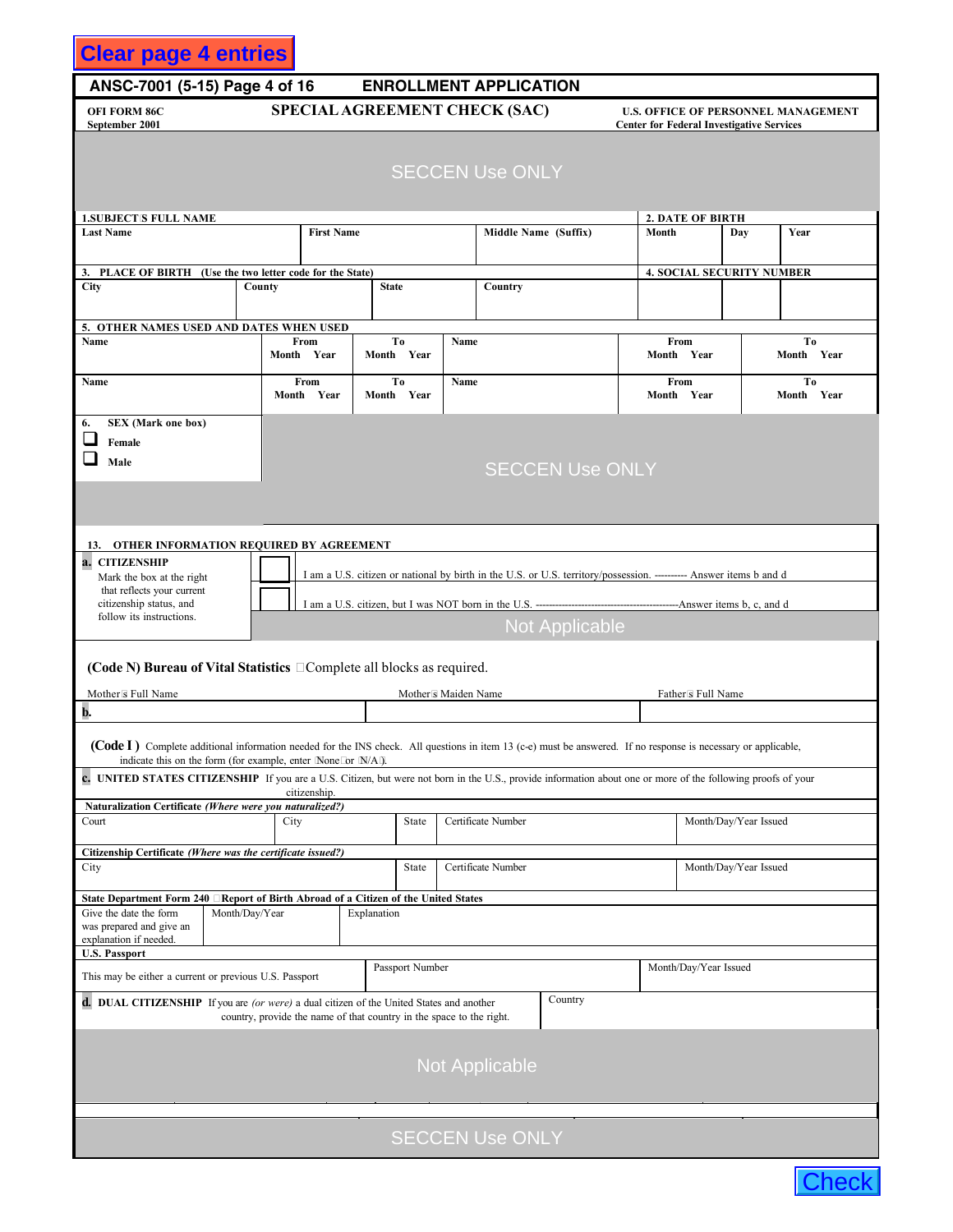# **QUESTIONNAIRE FOR NON-SENSITIVE POSITIONS UNITED STATES OF AMERICA AUTHORIZATION FOR RELEASE OF INFORMATION**

| <b>Clear page 5 entries</b>                                                                                                                                                                                                                                                                                                                                               | <b>ENROLLMENT APPLICATION</b>     |       |                 |                                                                                                                                                                                                                                                                                                                                                                    |
|---------------------------------------------------------------------------------------------------------------------------------------------------------------------------------------------------------------------------------------------------------------------------------------------------------------------------------------------------------------------------|-----------------------------------|-------|-----------------|--------------------------------------------------------------------------------------------------------------------------------------------------------------------------------------------------------------------------------------------------------------------------------------------------------------------------------------------------------------------|
| ndard Form 85<br>ised December 2013<br>. Office of Personnel Management<br>FR Parts 731 and 736                                                                                                                                                                                                                                                                           |                                   |       |                 | Form Approved<br>OMB No. 3206-0261                                                                                                                                                                                                                                                                                                                                 |
|                                                                                                                                                                                                                                                                                                                                                                           | <b>UNITED STATES OF AMERICA</b>   |       |                 | <b>QUESTIONNAIRE FOR NON-SENSITIVE POSITIONS</b><br><b>AUTHORIZATION FOR RELEASE OF INFORMATION</b>                                                                                                                                                                                                                                                                |
|                                                                                                                                                                                                                                                                                                                                                                           |                                   |       |                 | Carefully read this authorization to release information about you, then sign and date it in ink.                                                                                                                                                                                                                                                                  |
| reporting agencies, collection agencies, retail business establishments, or other sources of information to include<br>publically available electronic information. This information may include, but is not limited to, my academic,<br>residential, achievement, performance, attendance, disciplinary, employment history, and criminal history record<br>information. |                                   |       |                 | I Authorize any investigator, special agent, or other duly accredited representative of the authorized Federal agency<br>conducting my background investigation or reinvestigation to obtain any information relating to my activities from<br>individuals, schools, residential management agents, employers, criminal justice agencies, credit bureaus, consumer |
| for such a release at a later date.                                                                                                                                                                                                                                                                                                                                       |                                   |       |                 | I understand that, for some sources of information, a separate specific release will be needed, and I may be contacted                                                                                                                                                                                                                                             |
| I Authorize the Social Security Administration (SSA) to verify my Social Security Number (to match my name,<br>the United States Office of Personnel Management (OPM) or other Federal agency requesting or conducting my<br>other Federal agency requesting or conducting my investigation, in the event of a discrepancy.                                               |                                   |       |                 | Social Security Number, and date of birth with information in SSA records and provide the results of the match) to<br>investigation for the purposes outlined above. I authorize SSA to provide explanatory information to OPM, or to the                                                                                                                          |
| I Authorize custodians of records and other sources of information pertaining to me to release such information<br>upon request of the investigator, special agent, or other duly accredited representative of any Federal agency<br>authorized above regardless of any previous agreement to the contrary.                                                               |                                   |       |                 |                                                                                                                                                                                                                                                                                                                                                                    |
| Government only as authorized by law.                                                                                                                                                                                                                                                                                                                                     |                                   |       |                 | I Understand that the information released by records custodians and sources of information is for official use by<br>the Federal Government only for the purposes provided in this Standard Form 85, and that it may be disclosed by the                                                                                                                          |
| date signed.                                                                                                                                                                                                                                                                                                                                                              |                                   |       |                 | Photocopies of this authorization with my signature are valid. This authorization is valid for two (2) years from the                                                                                                                                                                                                                                              |
| Signature (Sign in ink)                                                                                                                                                                                                                                                                                                                                                   | Full name (Type or print legibly) |       |                 | Date signed (mm/dd/yyyy)                                                                                                                                                                                                                                                                                                                                           |
| Other names used                                                                                                                                                                                                                                                                                                                                                          |                                   |       |                 | <b>Social Security Number</b>                                                                                                                                                                                                                                                                                                                                      |
| Current street address Apt. #                                                                                                                                                                                                                                                                                                                                             | City (Country)                    | State | <b>ZIP Code</b> | Home telephone number                                                                                                                                                                                                                                                                                                                                              |
|                                                                                                                                                                                                                                                                                                                                                                           |                                   |       |                 |                                                                                                                                                                                                                                                                                                                                                                    |
|                                                                                                                                                                                                                                                                                                                                                                           |                                   |       |                 | <b>PRINT    Check</b>                                                                                                                                                                                                                                                                                                                                              |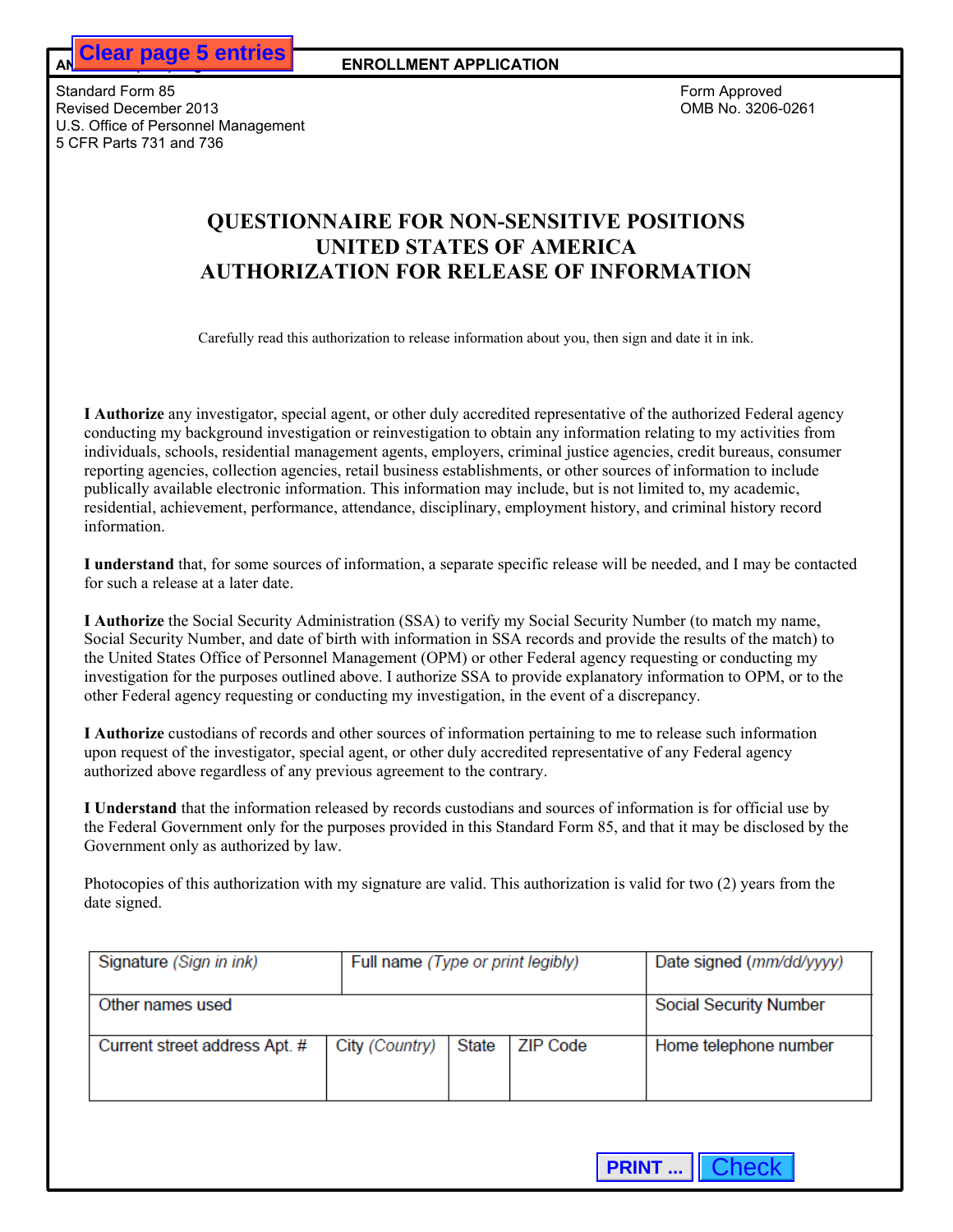Page inceded ONLY II<br>Prior Clearance was solected Information X (page 3) Page Needed ONLY if Prior Clearance was selected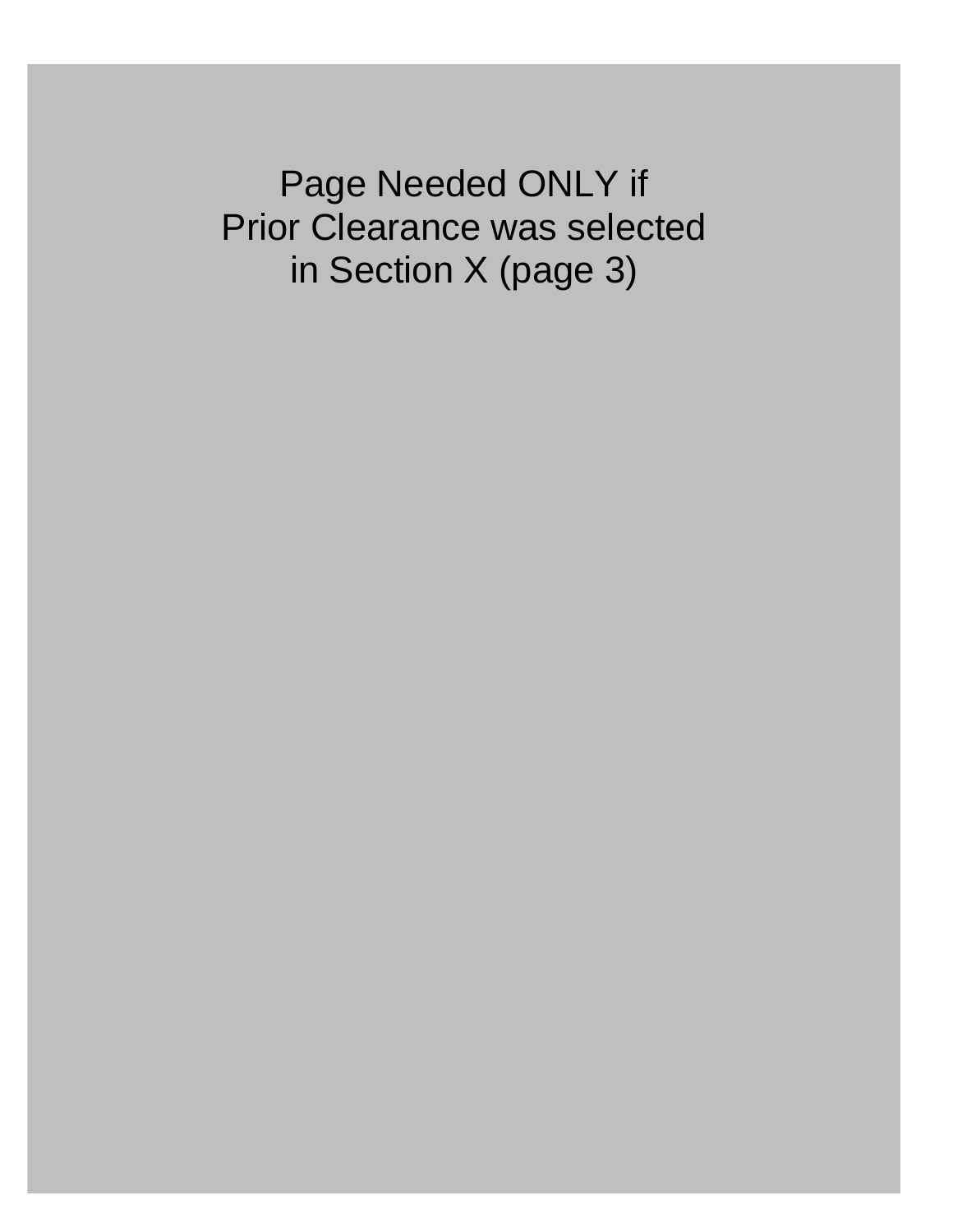$\Omega$ Follow instructions and date to sign and date to sign and date the certification statement on page 2. If you have any question statement on page 2. If you have any questions, contact the office that gave you have you have **Form 86 (STANDARD 86), Prior Clearance was selected by persons under considerations, is considered by persons u** <u>Exercise Exercise in Section X (nane 3)</u> in Section X (page 3)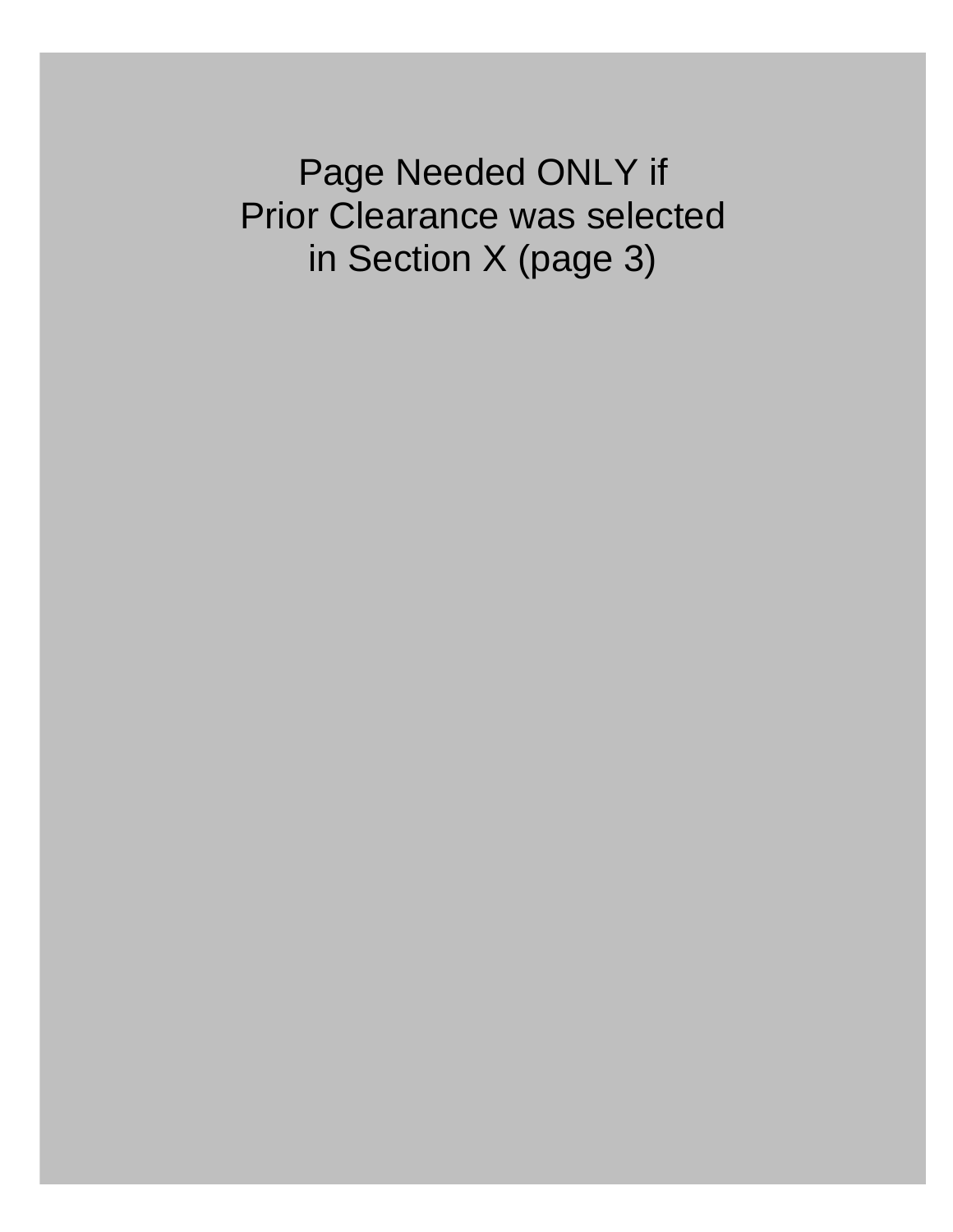INSTRUCTION PRINT YOUR ANSWERS IN INSTRUCTIONS: THE COMPLETE THE COMPLETE THE ACCEPTED OF THE COMPLETE THE COMPLETE THIS FORM IS NOT LEGION OF THE COMPLETE THIS FORM IS NOT LEGION OF THE COMPLETE THE COMPLETE THE COMPLETE information contained in  $\alpha$  and the date of  $\alpha$  second  $\alpha$  your last background investigation. All questions of  $\alpha$ on this form must be answered. Any changes that you make to this form after you sign it must be initialed and dated by you. Under certain limited circumstances, agencies may modify your response(s) consistent with your intent. The United States Criminal Code (title 18, section 1001) provides that knowingly falsifying or concealing a material fact is a felony which may result in fines and/or up to 5 years of **Do not provide information you have already provided on your most recent SF 86.** Any "Yes" responses under Block 2 must be explained in Block 3. If additional space is needed, use a blank sheet of paper. **Each blank sheet of paper you use must contain your** INSTRUCTION PRINT YOUR ANSWERS IN INSTRUCTIONS: THE TYPE OF THE TYPE OF THE TYPE OF THE TYPE OF THE TYPE OF TH information contained in the date of your last recent SF 86 or information disclosed upon the date of your last background investigation. All questions in the date of your last background investigations of your last backgr on this form must be any changes that you make to this form after you sign it must be initialed and dated by you  $\blacksquare$ **1001 provides that knowing a material fact is a felony prior Clearance was selected may result in Fines and**  $\alpha$ **Do not provide information you have already provided on your most recent SF 86.** Any "Yes" responses under Block 2 must be explained in Bection X (page 3) **Each blank sheet of papers.** Each blank sheet of paper your use must contain your use must contain your use must contain your use must contain your use must contain your use must contain yo

,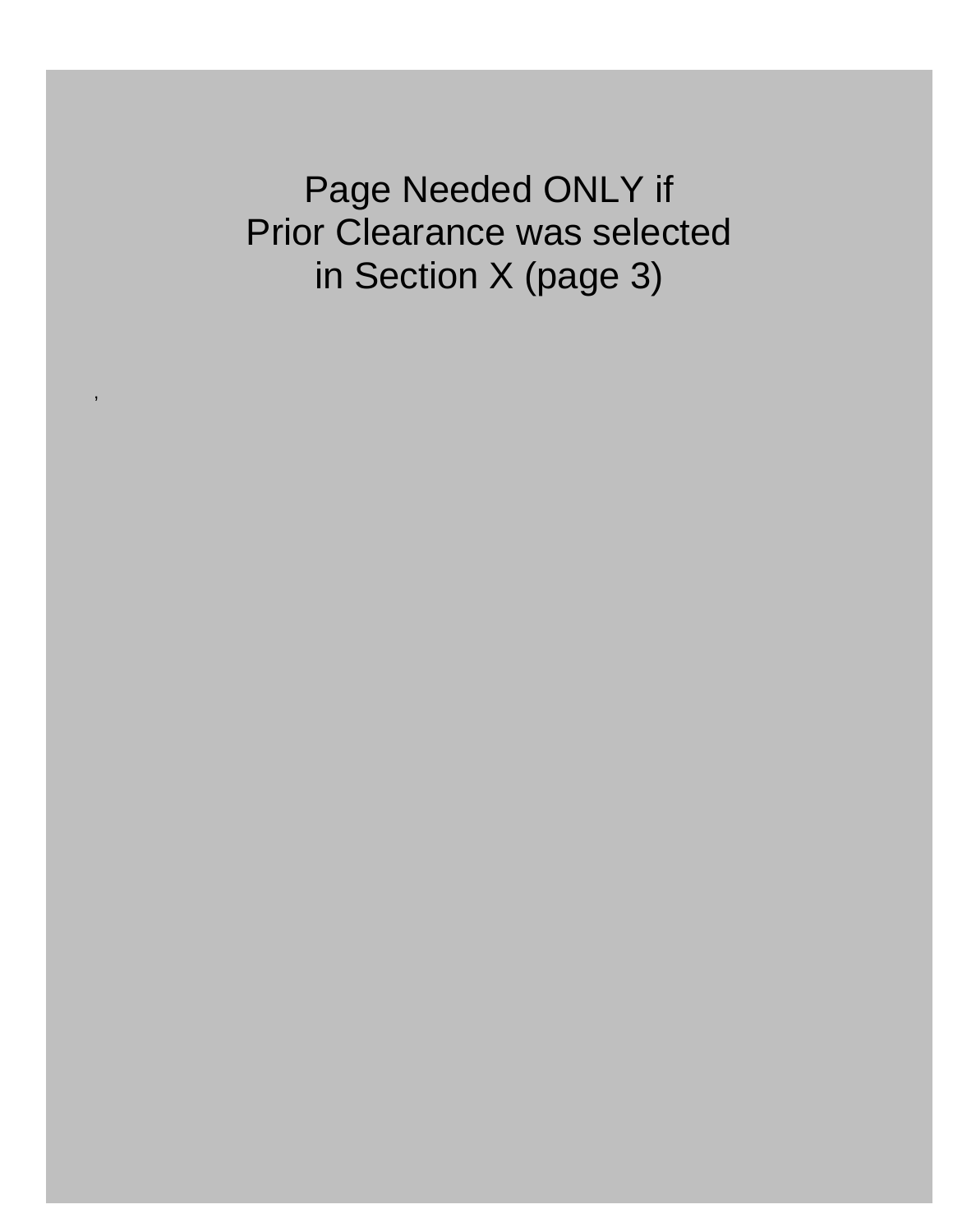**INSTRUCTIONS: BEFORE EACH ANSWER AND BEFORE ASSOCIATED INSTRUCTION NUMBER ASSOCIATED WITH A STRUCT AND INSTRUCT** a change of residence, write "Question 11" and list your new address. **Block 3 Prior Clearance was selected** Page Needed ONLY if in Section X (page 3)

 $\_$  ,  $\_$  ,  $\_$  ,  $\_$  ,  $\_$  ,  $\_$  ,  $\_$  ,  $\_$  ,  $\_$  ,  $\_$  ,  $\_$  ,  $\_$  ,  $\_$  ,  $\_$  ,  $\_$  ,  $\_$  ,  $\_$  ,  $\_$  ,  $\_$  ,  $\_$  ,  $\_$  ,  $\_$  ,  $\_$  ,  $\_$  ,  $\_$  ,  $\_$  ,  $\_$  ,  $\_$  ,  $\_$  ,  $\_$  ,  $\_$  ,  $\_$  ,  $\_$  ,  $\_$  ,  $\_$  ,  $\_$  ,  $\_$  ,  $\_$  , and the set of the set of the set of the set of the set of the set of the set of the set of the set of the set of the set of the set of the set of the set of the set of the set of the set of the set of the set of th  $\_$  , and the set of the set of the set of the set of the set of the set of the set of the set of the set of the set of the set of the set of the set of the set of the set of the set of the set of the set of the set of th  $\_$  , and the set of the set of the set of the set of the set of the set of the set of the set of the set of the set of the set of the set of the set of the set of the set of the set of the set of the set of the set of th  $\_$  , and the set of the set of the set of the set of the set of the set of the set of the set of the set of the set of the set of the set of the set of the set of the set of the set of the set of the set of the set of th  $\_$  ,  $\_$  ,  $\_$  ,  $\_$  ,  $\_$  ,  $\_$  ,  $\_$  ,  $\_$  ,  $\_$  ,  $\_$  ,  $\_$  ,  $\_$  ,  $\_$  ,  $\_$  ,  $\_$  ,  $\_$  ,  $\_$  ,  $\_$  ,  $\_$  ,  $\_$  ,  $\_$  ,  $\_$  ,  $\_$  ,  $\_$  ,  $\_$  ,  $\_$  ,  $\_$  ,  $\_$  ,  $\_$  ,  $\_$  ,  $\_$  ,  $\_$  ,  $\_$  ,  $\_$  ,  $\_$  ,  $\_$  ,  $\_$  ,  $\_$  ,  $\_$  ,  $\_$  ,  $\_$  ,  $\_$  ,  $\_$  ,  $\_$  ,  $\_$  ,  $\_$  ,  $\_$  ,  $\_$  ,  $\_$  ,  $\_$  ,  $\_$  ,  $\_$  ,  $\_$  ,  $\_$  ,  $\_$  ,  $\_$  ,  $\_$  ,  $\_$  ,  $\_$  ,  $\_$  ,  $\_$  ,  $\_$  ,  $\_$  ,  $\_$  ,  $\_$  ,  $\_$  ,  $\_$  ,  $\_$  ,  $\_$  ,  $\_$  ,  $\_$  ,  $\_$  ,  $\_$  ,  $\_$  ,  $\_$  , and the set of the set of the set of the set of the set of the set of the set of the set of the set of the set of the set of the set of the set of the set of the set of the set of the set of the set of the set of th  $\_$  , and the set of the set of the set of the set of the set of the set of the set of the set of the set of the set of the set of the set of the set of the set of the set of the set of the set of the set of the set of th  $\_$  , and the set of the set of the set of the set of the set of the set of the set of the set of the set of the set of the set of the set of the set of the set of the set of the set of the set of the set of the set of th  $\_$  , and the set of the set of the set of the set of the set of the set of the set of the set of the set of the set of the set of the set of the set of the set of the set of the set of the set of the set of the set of th  $\_$  ,  $\_$  ,  $\_$  ,  $\_$  ,  $\_$  ,  $\_$  ,  $\_$  ,  $\_$  ,  $\_$  ,  $\_$  ,  $\_$  ,  $\_$  ,  $\_$  ,  $\_$  ,  $\_$  ,  $\_$  ,  $\_$  ,  $\_$  ,  $\_$  ,  $\_$  ,  $\_$  ,  $\_$  ,  $\_$  ,  $\_$  ,  $\_$  ,  $\_$  ,  $\_$  ,  $\_$  ,  $\_$  ,  $\_$  ,  $\_$  ,  $\_$  ,  $\_$  ,  $\_$  ,  $\_$  ,  $\_$  ,  $\_$  ,  $\_$  ,  $\_$  ,  $\_$  ,  $\_$  ,  $\_$  ,  $\_$  ,  $\_$  ,  $\_$  ,  $\_$  ,  $\_$  ,  $\_$  ,  $\_$  ,  $\_$  ,  $\_$  ,  $\_$  ,  $\_$  ,  $\_$  ,  $\_$  ,  $\_$  ,  $\_$  ,  $\_$  ,  $\_$  ,  $\_$  ,  $\_$  ,  $\_$  ,  $\_$  ,  $\_$  ,  $\_$  ,  $\_$  ,  $\_$  ,  $\_$  ,  $\_$  ,  $\_$  ,  $\_$  ,  $\_$  ,  $\_$  ,  $\_$  ,  $\_$  , and the set of the set of the set of the set of the set of the set of the set of the set of the set of the set of the set of the set of the set of the set of the set of the set of the set of the set of the set of th  $\_$  , and the set of the set of the set of the set of the set of the set of the set of the set of the set of the set of the set of the set of the set of the set of the set of the set of the set of the set of the set of th  $\_$  , and the set of the set of the set of the set of the set of the set of the set of the set of the set of the set of the set of the set of the set of the set of the set of the set of the set of the set of the set of th  $\_$  , and the set of the set of the set of the set of the set of the set of the set of the set of the set of the set of the set of the set of the set of the set of the set of the set of the set of the set of the set of th  $\_$  ,  $\_$  ,  $\_$  ,  $\_$  ,  $\_$  ,  $\_$  ,  $\_$  ,  $\_$  ,  $\_$  ,  $\_$  ,  $\_$  ,  $\_$  ,  $\_$  ,  $\_$  ,  $\_$  ,  $\_$  ,  $\_$  ,  $\_$  ,  $\_$  ,  $\_$  ,  $\_$  ,  $\_$  ,  $\_$  ,  $\_$  ,  $\_$  ,  $\_$  ,  $\_$  ,  $\_$  ,  $\_$  ,  $\_$  ,  $\_$  ,  $\_$  ,  $\_$  ,  $\_$  ,  $\_$  ,  $\_$  ,  $\_$  ,  $\_$  ,  $\_$  ,  $\_$  ,  $\_$  ,  $\_$  ,  $\_$  ,  $\_$  ,  $\_$  ,  $\_$  ,  $\_$  ,  $\_$  ,  $\_$  ,  $\_$  ,  $\_$  ,  $\_$  ,  $\_$  ,  $\_$  ,  $\_$  ,  $\_$  ,  $\_$  ,  $\_$  ,  $\_$  ,  $\_$  ,  $\_$  ,  $\_$  ,  $\_$  ,  $\_$  ,  $\_$  ,  $\_$  ,  $\_$  ,  $\_$  ,  $\_$  ,  $\_$  ,  $\_$  ,  $\_$  ,  $\_$  ,  $\_$  ,  $\_$  , and the set of the set of the set of the set of the set of the set of the set of the set of the set of the set of the set of the set of the set of the set of the set of the set of the set of the set of the set of th  $\_$  , and the set of the set of the set of the set of the set of the set of the set of the set of the set of the set of the set of the set of the set of the set of the set of the set of the set of the set of the set of th  $\_$  , and the set of the set of the set of the set of the set of the set of the set of the set of the set of the set of the set of the set of the set of the set of the set of the set of the set of the set of the set of th  $\_$  ,  $\_$  ,  $\_$  ,  $\_$  ,  $\_$  ,  $\_$  ,  $\_$  ,  $\_$  ,  $\_$  ,  $\_$  ,  $\_$  ,  $\_$  ,  $\_$  ,  $\_$  ,  $\_$  ,  $\_$  ,  $\_$  ,  $\_$  ,  $\_$  ,  $\_$  ,  $\_$  ,  $\_$  ,  $\_$  ,  $\_$  ,  $\_$  ,  $\_$  ,  $\_$  ,  $\_$  ,  $\_$  ,  $\_$  ,  $\_$  ,  $\_$  ,  $\_$  ,  $\_$  ,  $\_$  ,  $\_$  ,  $\_$  ,  $\_$  ,  $\_$  ,  $\_$  ,  $\_$  ,  $\_$  ,  $\_$  ,  $\_$  ,  $\_$  ,  $\_$  ,  $\_$  ,  $\_$  ,  $\_$  ,  $\_$  ,  $\_$  ,  $\_$  ,  $\_$  ,  $\_$  ,  $\_$  ,  $\_$  ,  $\_$  ,  $\_$  ,  $\_$  ,  $\_$  ,  $\_$  ,  $\_$  ,  $\_$  ,  $\_$  ,  $\_$  ,  $\_$  ,  $\_$  ,  $\_$  ,  $\_$  ,  $\_$  ,  $\_$  ,  $\_$  ,  $\_$  ,  $\_$  ,  $\_$  , and the set of the set of the set of the set of the set of the set of the set of the set of the set of the set of the set of the set of the set of the set of the set of the set of the set of the set of the set of th  $\_$  , and the set of the set of the set of the set of the set of the set of the set of the set of the set of the set of the set of the set of the set of the set of the set of the set of the set of the set of the set of th  $\_$  , and the set of the set of the set of the set of the set of the set of the set of the set of the set of the set of the set of the set of the set of the set of the set of the set of the set of the set of the set of th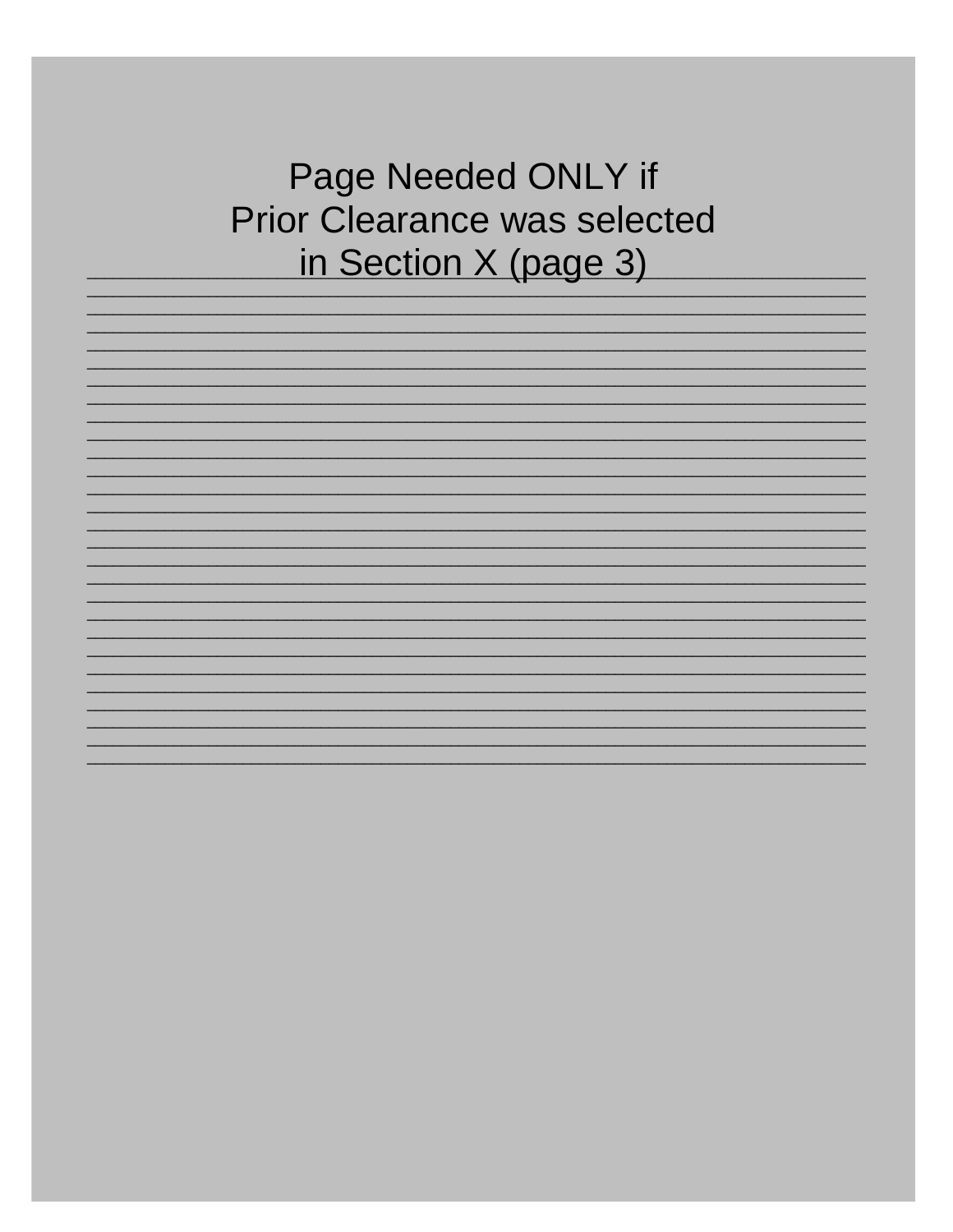# ANSC-7001 (5-15) Page 10 of 16 ENROLLMENT APPLICATION

- **1. GENERAL** Everyone requesting membership in the U.S. Coast Guard Auxiliary must complete this form.
	- a. Read all instructions carefully.
	- b. This form is used to supply new member personal information for entry into the Auxiliary database.
	- c. Data from this form is reported in detail (with the exceptions of Date of Birth, Social Security Administration Number, and ID card information) on the Flotilla Roster, Member Summary and Status Report among others.
	- d. The use of black versus blue ink is not a SECCEN requirement. **DESPITE THE INSTRUCTIONS TO USE BLACK INK ON THE SF85 FORM AND THE FD-258 FINGERPRINT CARDS, THE OFFICE OF PERSONNEL MANAGEMENT AUTHORIZES THE USE OF BLUE OR BLACK INK FOR COMPLETING THE WRITTEN PORTION OF ALL OF THESE FORMS.**
- **2. FLOTILLA NUMBER** Completed by Flotilla Commander (FC) or Flotilla Human Resources (FSO-HR) officer. Enter the District, Division and Flotilla number of the unit submitting this application in the area in the upper right corner next to the form name.
- **3. SECTION I PERSONAL DATA OF APPLICANT** To be completed by applicant.
	- a. LAST NAME, FIRST NAME, MIDDLE NAME and SUFFIX Enter full legal name.
	- b. SOCIAL SECURITY ADMINISTRATION NUMBER-Enter SSAN (See 1c above).
	- c. DATE OF BIRTH-Enter DOB using MM/DD/YY numeric format, 06/18/54 (See 1c above) . Membership eligibility begins at 17 years of age.
	- d. GENDER- Check one of the gender boxes.
	- e. SPOUSE NAME-Use spouse's given name no nicknames.
	- f. MAILING ADDRESS-Enter current mailing address.
	- g. OCCUPATION-Enter code for current or recent occupation from list beginning on page 12. For "Retired", enter "99-0000".
	- h. CITY-Enter name of city where address is located. If residence is outside the United States, also enter country.
	- i. STATE-Use the official two-letter postal code. Leave blank if outside the United States.
	- j. ZIP+4-Enter the full 9 digit ZIP code. Leave blank if outside the United States.
	- k. EMAIL 1 Enter primary email address if available.
	- l. EMAIL 2 Enter secondary email address if available.
	- m. HOME/BUSINESS/CELL/FAX/BOAT/PAGER Enter area code and telephone number(s) or N/A as applicable.
	- n. ID CARD INFORMATION Enter your height in inches, weight, hair color, eye color and blood type (if known).
	- (See 1c above).
	- o. ETHNICITY (Optional) Check box which describes your ethnic group.
	- p. RECRUITER Enter the name of the person you feel is responsible for your recrutiment.
- **4. SECTION II SKILLS BANK INPUT** To be completed by applicant.
	- a. Check appropriate boxes indicating your willingness to travel and perform administrative missions.
	- b. Select days/evenings that you may have available.
	- c. Enter the six-digit Bureau of Labor Statistics code for up to five areas of expertise you could offer to the Coast Guard, particularly in times of emergency, from list beginning on page 12.
- **5. SECTION III** EMERGENCY CONTACT INFORMATION (Someone not living with you) To be completed by applicant.

Enter name, emergency contact's relationship, address and phone numbers with area codes.

- **6. SECTION IV** FLOTILLA CERTIFICATION AND ATTACHMENTS -To be completed by the FC or FSO-HR. (See 6.f below).
	- a. APPLICATION TYPE-Check whether applicant is a new member or reenrolling. If reenrolling provide previous member ID number. If applicant is or was Active Duty CG, CG Reserve or a civilian employee of the CG, please include Employee ID Number.
	- b. NEW MEMBER EXAM Enter date and score.
	- c. PRIVACY ACT STATEMENT Check box after applicant reads.
	- d. BOATING SAFETY COURSE CERTIFICATE Check yes or no. Note: Only certificates listed in the Auxiliary Manual are acceptable. If the applicant successfully challenges one of our tests, indicate "Yes" even though no certificate is issued.
	- e. REQUIRED ATTACHMENTS Ensure that all of the listed items are included with the application package, particularly the proof of citizenship photocopy. DD-214 (if applicable) must include "Reenlistment Code".
	- f. FLOTILLA COMMANDER SIGNATURE The Flotilla Commander must sign and date application.
- **7. SECTION V** APPLICANT'S INTERVIEW RECORD To be completed by the interviewer.
	- a. GENERAL This form is used as a check off sheet to make certain the applicant has been informed of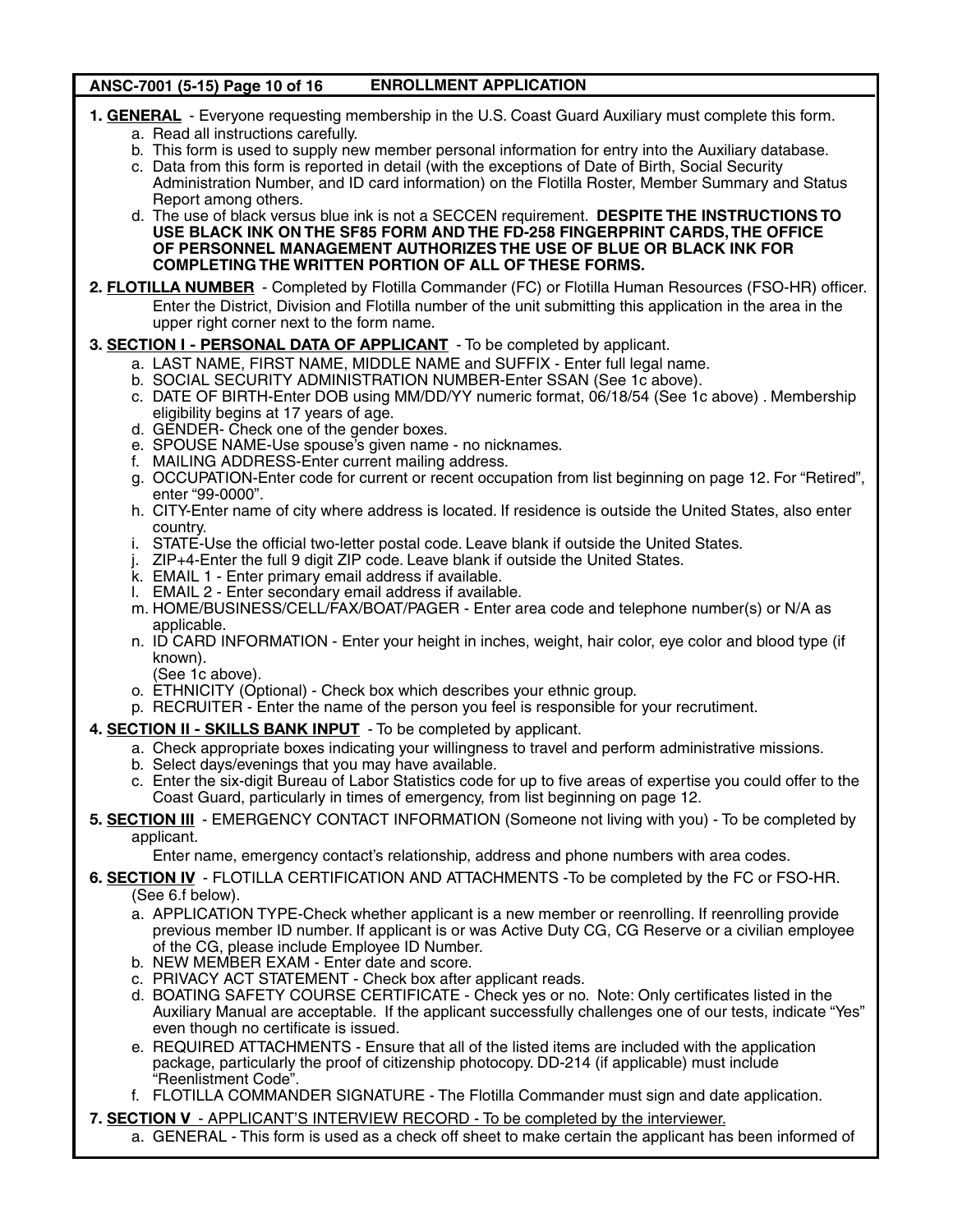# ANSC-7001 (5-15) Page 11 of 16 ENROLLMENT APPLICATION

the membership opportunities and obligations in the U.S. Coast Guard Auxiliary.

- b. Interviewer prints name, signs and dates.
- **8. SECTION VI** PARENT/GUARDIAN STATEMENT To be completed by applicant's parent or guardian. Applicants who are 17 must have at least one parent or guardian complete this section. Sign and date using blue or black ink.
- **9. SECTION VII** APPLICANT STATEMENT AND SIGNATURE To be completed by the applicant. Double check accuracy of information provided through the entire form because signature/date in this section reflects applicant's acknowledgement of such.
- **10. SECTION VIII** DIRAUX ENDORSEMENT To be completed by the Director of Auxiliary. Enter new member number, date of enrollment and base enrollment date (MM/DD/YY). Sign and date.
- **11. SECTION IX** USCG AUXILIARY/SECCEN VERIFICATION OF U.S. CITIZENSHIP

Section A to be completed by applicant.

Attest to U.S. citizenship by birth in U.S. or not born in the U.S.

Section B to be completed by Auxiliary Fingerprint Technician or Auxiliary Citizenship Verifier or by Law Enforcement Officer who has viewed the original document that is provided as proof of citizenship. A Law Enforcement Officer (e.g. policeman, state trooper) may fingerprint and/or verify applicant's citizenship. If an LE official performs either requirement, they must provide their name, their agency name and agency ID number, sign in ink and date. The document referenced for proof of citizenship must be present for viewing, and a photocopy of that original document must accompany this application when submitted to DIRAUX. Photocopy ONLY the first two (2) pages (personal photo and information pages) of a passport. Photocopy both sides of a passport ID card.

- **12. SECTION X** PRIOR/CURRENT CLEARANCES To be completed by the applicant & DIRAUX. Applicable only if a security clearance has been issued to the applicant by a federal agency within the past 10 years. In all cases where this is the case, attach the federal agency source that describes the security clearance that was granted. Complete page 6 - Prior/Current Investigation Information cover sheet, and pages 8 and 9 - SF86C Certification Form and include them with this application, Instructions for SF 86C are included as page 7 of this form. Additional guidance can be obtained from the CG Security Center Service Hotline at (757) 579-6222.
- **13. NOTES** Enter any pertinent notes.
- **14. OFI FORM 86C** SPECIAL AGREEMENT CHECK To be completed by applicant.

American citizens need to fill out 1 through 6 and 13.a & 13.b.

Naturalized citizens need to fill out 1 through 6 and 13.a., 13.b & 13.c

Dual citizens need to fill out 1 through 6 and 13.a., 13.b., 13.c & 13.d Note: If they are not "citizens" either by birth or naturalized, they cannot be Auxiliarists. Make SURE you place an entry in each field; insert "N/A" if not applicable.

- 1. Your full name must be given. If you are a "Jr.", "Sr.", "III", etc., enter the abbreviation in the space for suffix after the middle name. If you have initials only, enter each initial in the appropriate box and show (IO). If you have no middle name, enter "NMN".
- 2. Provide the month, day, year of your birth. Example: Enter June 7, 1942 as: "06/07/42".

3. Your place of birth: Enter full name of city/town under CITY. Under COUNTY, give county if born in United States. Using the coding shown below, provide the abbreviation for the State if born in the U.S. or its territories. Provide country of birth under COUNTRY only if not born in the United States.

|                        |           |                      |           |                      |           | <b>CODING FOR STATES, DISTRICT OF COLUMBIA, AND U.S. TERRITORIES (ITEM 3)</b> |           |               |           |
|------------------------|-----------|----------------------|-----------|----------------------|-----------|-------------------------------------------------------------------------------|-----------|---------------|-----------|
| Alabama                | <b>AL</b> | Hawaii               | HI        | <b>Massachusetts</b> | MA        | New Mexico                                                                    | <b>NM</b> | South Dakota  | <b>SD</b> |
| Alaska                 | AK        | Idaho                | ID        | Michigan             | MI        | New York                                                                      | <b>NY</b> | Tennessee     | TN        |
| Arizona                | AZ        | <b>Illinois</b>      | IL        | Minnesota            | <b>MN</b> | North Carolina                                                                | <b>NC</b> | Texas         | <b>TX</b> |
| Arkansas               | AR        | Indiana              | IN        | Mississippi          | MS        | North Dakota                                                                  | <b>ND</b> | Utah          | UT        |
| California             | CA        | lowa                 | IA        | Missouri             | <b>MO</b> | Ohio                                                                          | OH        | Vermont       | VT        |
| Colorado               | CO        | Kansas               | KS        | Montana              | MT        | Oklahoma                                                                      | OK        | Virginia      | VA        |
| Connecticut            | <b>CT</b> | Kentucky             | KY        | Nebraska             | <b>NE</b> | Oregon                                                                        | OR        | Washington    | <b>WA</b> |
| Delaware               | DE        | Louisiana            | LA        | Nevada               | <b>NV</b> | Pennsylvania                                                                  | PA        | West Virginia | <b>WV</b> |
| Florida                | FL        | Maine                | <b>ME</b> | New Hampshire        | <b>NH</b> | Rhode Island                                                                  | RI        | Wisconsin     | WI        |
| Georgia                | GA        | Maryland             | <b>MD</b> | New Jersev           | <b>NJ</b> | South Carolina                                                                | SC        | Wyoming       | <b>WY</b> |
| American Samoa         | AS        | District of Columbia | DC        | Guam                 | GU        | Northern Mariana Island                                                       | <b>CM</b> | Puerto Rico   | <b>PR</b> |
| <b>Trust Territory</b> | тт        | Virgin Islands       | v١        |                      |           |                                                                               |           |               |           |

4. Provide your Social Security Number.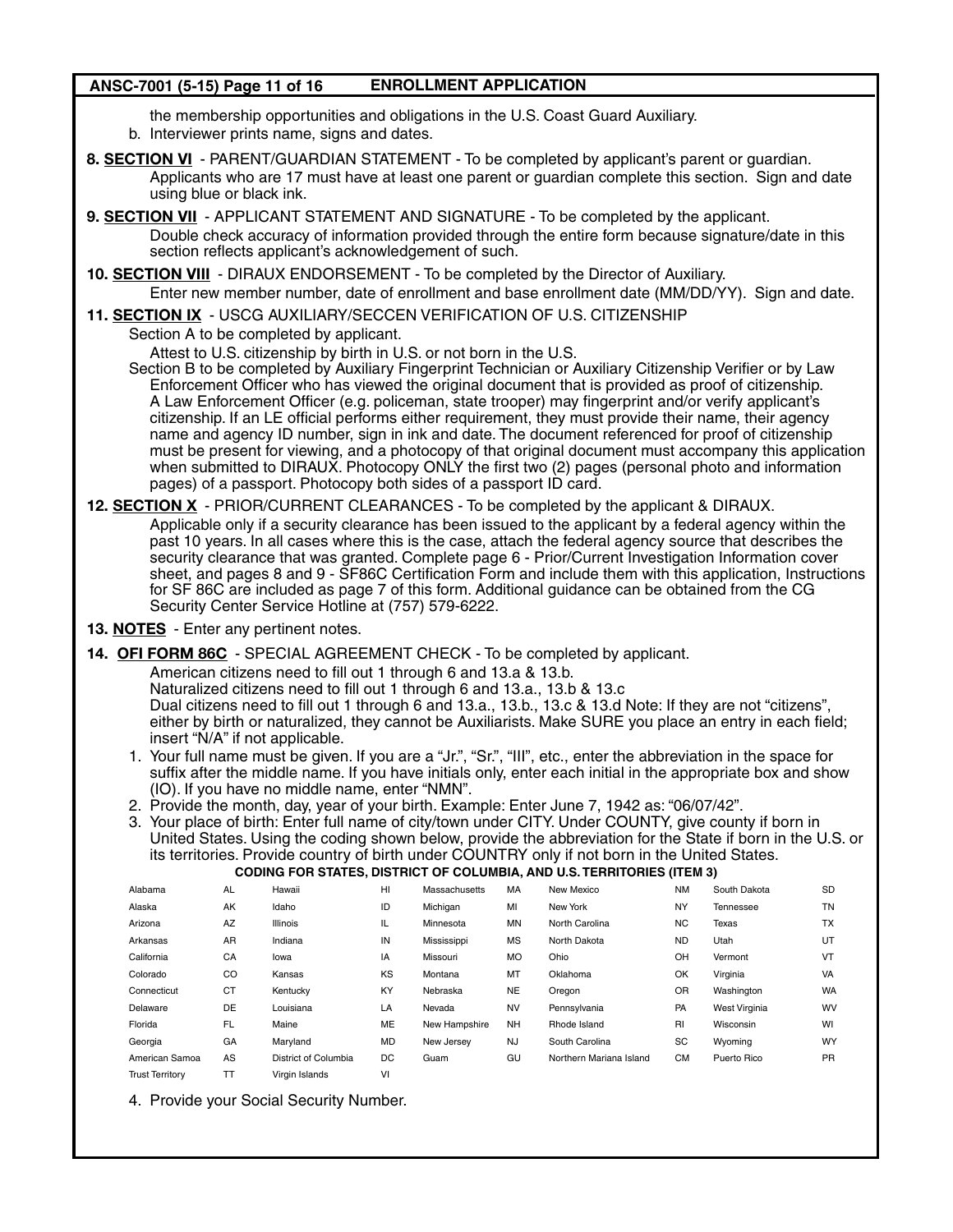# ANSC-7001 (5-15) Page 12 of 16 ENROLLMENT APPLICATION

- 5. To the extent information is available, list all other names you were known by or are now using. If you are female, and are or have been married, include maiden name, and other married names if married more than once. Provide beginning and ending dates for use of each name. Identify maiden name with "NEE".
- 6. Check the appropriate box to specify sex as MALE or FEMALE.
- 13.Other Information Required
	- a. Check appropriate box (note: U.S. citizenship is a requirement for membership; the box indicating "Not a citizen" cannot be checked.) **NOTE:** *If you check the first box, complete items b and d. If you check the second box, complete items b, c, and d.*
	- b. Enter first, middle, and last names of your mother and father. Enter your mother's full maiden name.
	- c. Enter information about one or more proofs of citizenship *only if the second box in a. was checked.*
	- d. If you have dual citizenship, enter country other than U.S. here.
- **15. STANDARD FORM 85** AUTHORIZATION FOR RELEASE OF INFORMATION To be completed by applicant. Enter your full name and other names used, if any, your Social Security Number, and your current address, including your home telephone number with area code. Sign and date.
- **16. SKILLS CODES** These codes are based upon the Standard Occupational Classification System from the U.S. Bureau of Labor Statistics. Use these codes to characterize skills that you possess even if you were never formally employed in that specific occupation.

# **SKILLS BANK CODES**

13-1121 Meeting, Convention, and Event Planners

13-1075 Labor Relations Specialists

13-1081 Logisticians 13-1111 Management Analysts

13-1131 Fundraisers

- **Management Occupations** 13-1071 Human Resources Specialists 13-1074 Farm Labor Contractors
- 11-1011 Chief Executives
- 11-1021 General and Operations Managers
- 11-1031 Legislators
- 11-2011 Advertising and Promotions Managers
- 11-2021 Marketing Managers
- 11-2022 Sales Managers
- 11-2031 Public Relations and Fundraising Managers
- 11-3011 Administrative Services Managers
- 11-3021 Computer and Information Systems Managers
- 11-3031 Financial Managers
- 11-3051 Industrial Production Managers
- 11-3061 Purchasing Managers
- 11-3071 Transportation, Storage, and Distribution Managers
- 11-3111 Compensation and Benefits Managers
- 11-3121 Human Resources Managers
- 11-3131 Training and Development Managers 11-9013 Farmers, Ranchers, and Other Agricultural
- Managers 11-9021 Construction Managers
- 11-9031 Education Administrators, Preschool and
- Childcare Center/Program 11-9032 Education Administrators, Elementary and
- Secondary School
- 11-9033 Education Administrators, Postsecondary
- 11-9039 Education Administrators, All Other
- 11-9041 Architectural and Engineering Managers
- 11-9051 Food Service Managers
- 11-9061 Funeral Service Managers
- 11-9071 Gaming Managers
- 11-9081 Lodging Managers
- 11-9111 Medical and Health Services Managers
- 11-9121 Natural Sciences Managers
- 11-9131 Postmasters and Mail Superintendents
- 11-9141 Property, Real Estate, and Community Association Managers
- 11-9151 Social and Community Service Managers
- 11-9161 Emergency Management Directors
- 11-9199 Managers, All Other

### **Business and Financial Operations Occupations**

- 13-1011 Agents and Business Managers of Artists, Performers, and Athletes
- 13-1021 Buyers and Purchasing Agents, Farm Products 13-1022 Wholesale and Retail Buyers, Except Farm
- Products
- 13-1023 Purchasing Agents, Except Wholesale, Retail, and Farm Products
- 13-1031 Claims Adjusters, Examiners, and Investigators
- 13-1032 Insurance Appraisers, Auto Damage
- 13-1041 Compliance Officers
- 13-1051 Cost Estimators
- 13-1141 Compensation, Benefits, and Job Analysis Specialists 13-1151 Training and Development Specialists 13-1161 Market Research Analysts and Marketing **Specialists** 13-1199 Business Operations Specialists, All Other 13-2011 Accountants and Auditors 13-2021 Appraisers and Assessors of Real Estate 13-2031 Budget Analysts 13-2041 Credit Analysts 13-2051 Financial Analysts 13-2052 Personal Financial Advisors 13-2053 Insurance Underwriters 13-2061 Financial Examiners 13-2071 Credit Counselors 13-2072 Loan Officers 13-2081 Tax Examiners and Collectors, and Revenue Agents 13-2082 Tax Preparers
- 13-2099 Financial Specialists, All Other

# **Computer and Mathematical Occupations**

- 15-1111 Computer and Information Research Scientists
- 15-1121 Computer Systems Analysts
- 15-1122 Information Security Analysts
- 15-1131 Computer Programmers
- 15-1132 Software Developers, Applications
- 15-1133 Software Developers, Systems Software
- 15-1134 Web Developers
- 15-1141 Database Administrators
- 15-1142 Network and Computer Systems Administrators
- 15-1143 Computer Network Architects
- 15-1151 Computer User Support Specialists
- 15-1152 Computer Network Support Specialists
- 15-1199 Computer Occupations, All Other 15-2011 Actuaries
- 15-2021 Mathematicians
- 15-2031 Operations Research Analysts
- 15-2041 Statisticians
- 15-2091 Mathematical Technicians
- 15-2099 Mathematical Science Occupations, All Other

### **Architecture and Engineering Occupations**

- 17-1011 Architects, Except Landscape and Naval
- 17-1012 Landscape Architects
- 17-1021 Cartographers and Photogrammetrists
- 17-1022 Surveyors
- 17-2011 Aerospace Engineers
- 17-2021 Agricultural Engineers
- 17-2031 Biomedical Engineers
- 17-2041 Chemical Engineers
- 17-2051 Civil Engineers
- 17-2061 Computer Hardware Engineers
- 17-2071 Electrical Engineers
- 17-2072 Electronics Engineers, Except Computer
- 17-2081 Environmental Engineers
- 17-2111 Health and Safety Engineers, Except Mining
	- Safety Engineers and Inspectors
- 17-2112 Industrial Engineers
- 17-2121 Marine Engineers and Naval Architects
- 17-2131 Materials Engineers
- 17-2141 Mechanical Engineers
- 17-2151 Mining and Geological Engineers, Including Mining Safety Engineers
- 17-2161 Nuclear Engineers
- 17-2171 Petroleum Engineers
- 17-2199 Engineers, All Other

17-3013 Mechanical Drafters 17-3019 Drafters, All Other

**Technicians** 17-3022 Civil Engineering Technicians

**Other** 

19-1011 Animal Scientists

19-1022 Microbiologists

19-1032 Foresters 19-1041 Epidemiologists

17-3011 Architectural and Civil Drafters 17-3012 Electrical and Electronics Drafters

17-3024 Electro-Mechanical Technicians 17-3025 Environmental Engineering Technicians 17-3026 Industrial Engineering Technicians 17-3027 Mechanical Engineering Technicians 17-3029 Engineering Technicians, Except Drafters, All

17-3031 Surveying and Mapping Technicians

19-1012 Food Scientists and Technologists 19-1013 Soil and Plant Scientists 19-1021 Biochemists and Biophysicists

19-1023 Zoologists and Wildlife Biologists 19-1029 Biological Scientists, All Other 19-1031 Conservation Scientists

19-2021 Atmospheric and Space Scientists

19-1099 Life Scientists, All Other 19-2011 Astronomers 19-2012 Physicists

19-1042 Medical Scientists, Except Epidemiologists

17-3021 Aerospace Engineering and Operations

17-3023 Electrical and Electronics Engineering Technicians

**Life, Physical, and Social Science Occupations**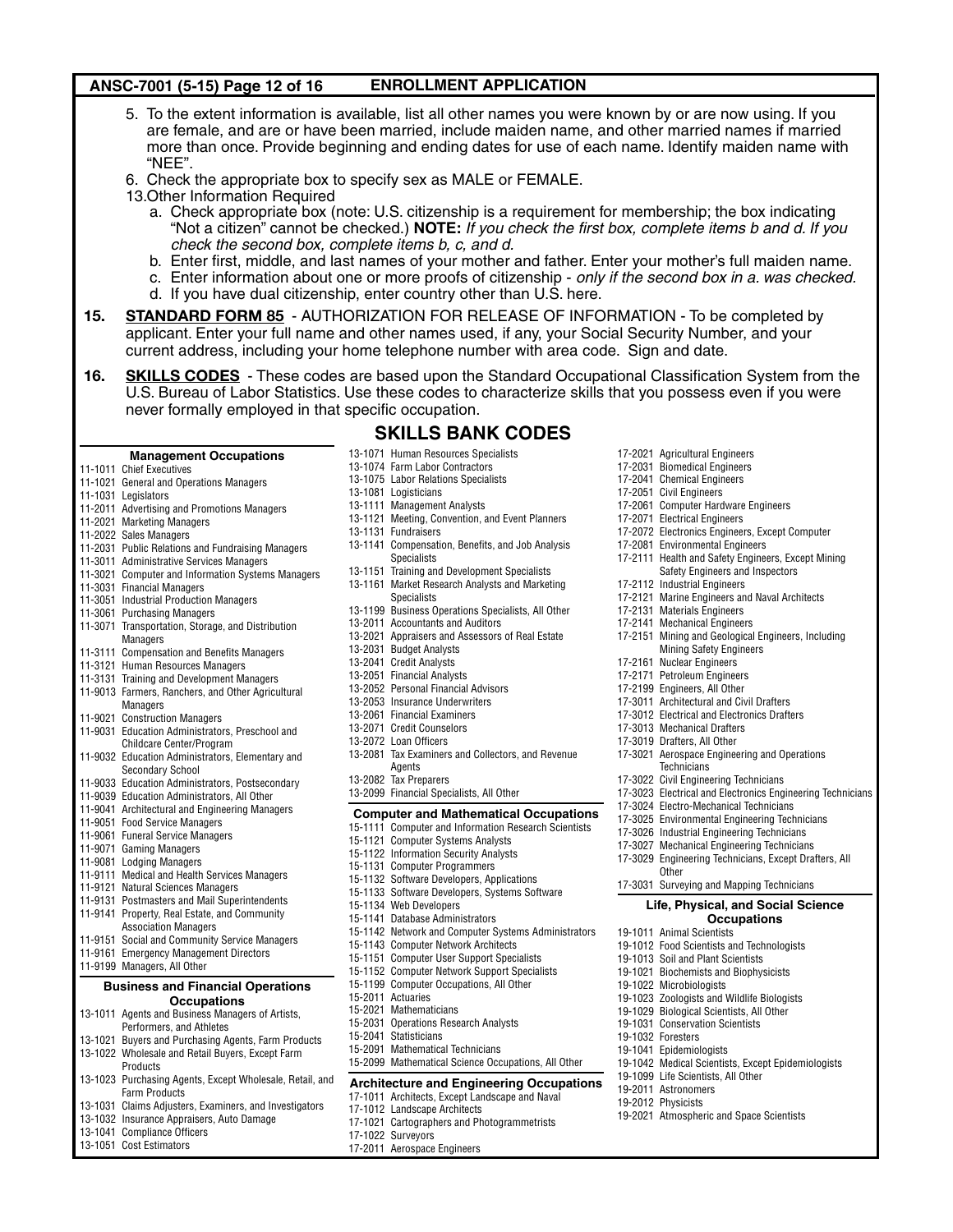# ANSC-7001 (5-15) Page 13 of 16 ENROLLMENT APPLICATION

19-2031 Chemists

- 19-2032 Materials Scientists
- 19-2041 Environmental Scientists and Specialists,
- Including Health
- 19-2042 Geoscientists, Except Hydrologists and Geographers
- 19-2043 Hydrologists
- 19-2099 Physical Scientists, All Other
- 19-3011 Economists
- 19-3022 Survey Researchers
- 19-3031 Clinical, Counseling, and School Psychologists
- 19-3032 Industrial-Organizational Psychologists
- 19-3039 Psychologists, All Other
- 19-3041 Sociologists
- 19-3051 Urban and Regional Planners
- 19-3091 Anthropologists and Archeologists
- 19-3092 Geographers
- 19-3093 Historians
- 19-3094 Political Scientists
- 19-3099 Social Scientists and Related Workers, All Other
- 19-4011 Agricultural and Food Science Technicians
- 19-4021 Biological Technicians
- 19-4031 Chemical Technicians
- 19-4041 Geological and Petroleum Technicians
- 19-4051 Nuclear Technicians
- 19-4061 Social Science Research Assistants
- 19-4091 Environmental Science and Protection
- Technicians, Including Health
- 19-4092 Forensic Science Technicians
- 19-4093 Forest and Conservation Technicians
- 19-4099 Life, Physical, and Social Science Technicians, All
- **Other**

### **Community and Social Service Occupations**

- 21-1011 Substance Abuse and Behavioral Disorder Counselors
- 21-1012 Educational, Guidance, School, and Vocational **Counselors**
- 
- 21-1013 Marriage and Family Therapists 21-1014 Mental Health Counselors
- 
- 21-1015 Rehabilitation Counselors
- 21-1019 Counselors, All Other
- 21-1021 Child, Family, and School Social Workers
- 21-1022 Healthcare Social Workers
- 21-1023 Mental Health and Substance Abuse Social **Workers**
- 21-1029 Social Workers, All Other
- 21-1091 Health Educators
- 21-1092 Probation Officers and Correctional Treatment Specialists
- 21-1093 Social and Human Service Assistants
- 21-1094 Community Health Workers
- 21-1099 Community and Social Service Specialists, All
- **Other**
- 21-2011 Clergy
- 21-2021 Directors, Religious Activities and Education
- 21-2099 Religious Workers, All Other

### **Legal Occupations**

- 23-1011 Lawyers
- 23-1012 Judicial Law Clerks 23-1021 Administrative Law Judges, Adjudicators, and
- Hearing Officers
- 23-1022 Arbitrators, Mediators, and Conciliators
- 23-1023 Judges, Magistrate Judges, and Magistrates
- 23-2011 Paralegals and Legal Assistants
- 23-2091 Court Reporters
- 23-2093 Title Examiners, Abstractors, and Searchers
- 23-2099 Legal Support Workers, All Other
- 25-0000 Education, Training, and Library Occupations
- 25-1011 Business Teachers, Postsecondary
- 25-1021 Computer Science Teachers, Postsecondary
- 25-1022 Mathematical Science Teachers, Postsecondary
- 25-1031 Architecture Teachers, Postsecondary
- 25-1032 Engineering Teachers, Postsecondary
- 25-1041 Agricultural Sciences Teachers, Postsecondary
- 25-1042 Biological Science Teachers, Postsecondary
- 25-1043 Forestry and Conservation Science Teachers, Postsecondary

25-1051 Atmospheric, Earth, Marine, and Space Sciences Teachers, Postsecondary 25-1052 Chemistry Teachers, Postsecondary 25-1053 Environmental Science Teachers, Postsecondary 25-1054 Physics Teachers, Postsecondary 25-1061 Anthropology and Archeology Teachers, **Postsecondary** 25-1062 Area, Ethnic, and Cultural Studies Teachers,

27-1014 Multimedia Artists and Animators 27-1019 Artists and Related Workers, All Other 27-1021 Commercial and Industrial Designers

27-1026 Merchandise Displayers and Window Trimmers

27-2023 Umpires, Referees, and Other Sports Officials

27-2099 Entertainers and Performers, Sports and Related

27-3012 Public Address System and Other Announcers

27-3099 Media and Communication Workers, All Other 27-4011 Audio and Video Equipment Technicians

27-4031 Camera Operators, Television, Video, and Motion

27-4099 Media and Communication Equipment Workers,

**Healthcare Practitioners and Technical Occupations**

27-1022 Fashion Designers 27-1023 Floral Designers 27-1024 Graphic Designers 27-1025 Interior Designers

27-1027 Set and Exhibit Designers 27-1029 Designers, All Other 27-2011 Actors

27-2012 Producers and Directors 27-2021 Athletes and Sports Competitors 27-2022 Coaches and Scouts

27-2041 Music Directors and Composers 27-2042 Musicians and Singers

Workers, All Other 27-3011 Radio and Television Announcers

27-3021 Broadcast News Analysts 27-3022 Reporters and Correspondents 27-3031 Public Relations Specialists

27-4012 Broadcast Technicians 27-4013 Radio Operators

27-4021 Photographers

Picture 27-4032 Film and Video Editors

All Other

29-1011 Chiropractors 29-1021 Dentists, General

29-1023 Orthodontists 29-1024 Prosthodontists

29-1041 Optometrists 29-1051 Pharmacists 29-1061 Anesthesiologists

29-1063 Internists, General

29-1071 Physician Assistants 29-1081 Podiatrists

**Other** 

29-1122 Occupational Therapists 29-1123 Physical Therapists 29-1124 Radiation Therapists 29-1125 Recreational Therapists 29-1126 Respiratory Therapists 29-1127 Speech-Language Pathologists 29-1128 Exercise Physiologists 29-1129 Therapists, All Other 29-1131 Veterinarians 29-1141 Registered Nurses 29-1151 Nurse Anesthetists 29-1161 Nurse Midwives 29-1171 Nurse Practitioners 29-1181 Audiologists

27-4014 Sound Engineering Technicians

29-1022 Oral and Maxillofacial Surgeons

29-1029 Dentists, All Other Specialists 29-1031 Dietitians and Nutritionists

29-1062 Family and General Practitioners

29-1064 Obstetricians and Gynecologists 29-1065 Pediatricians, General 29-1066 Psychiatrists 29-1067 Surgeons

29-1069 Physicians and Surgeons, All Other

29-1199 Health Diagnosing and Treating Practitioners, All

29-2011 Medical and Clinical Laboratory Technologists

27-2031 Dancers 27-2032 Choreographers

27-3041 Editors 27-3042 Technical Writers 27-3043 Writers and Authors 27-3091 Interpreters and Translators

- Postsecondary
- 25-1063 Economics Teachers, Postsecondary
- 25-1064 Geography Teachers, Postsecondary
- 25-1065 Political Science Teachers, Postsecondary
- 25-1066 Psychology Teachers, Postsecondary
- 25-1067 Sociology Teachers, Postsecondary
- 25-1069 Social Sciences Teachers, Postsecondary, All
- **Other**
- 25-1071 Health Specialties Teachers, Postsecondary
- 25-1072 Nursing Instructors and Teachers, Postsecondary
- 25-1081 Education Teachers, Postsecondary
- 25-1082 Library Science Teachers, Postsecondary
- 25-1111 Criminal Justice and Law Enforcement Teachers, Postsecondary
- 25-1112 Law Teachers, Postsecondary
- 25-1113 Social Work Teachers, Postsecondary
- 25-1121 Art, Drama, and Music Teachers, Postsecondary
- 25-1122 Communications Teachers, Postsecondary
- 25-1123 English Language and Literature Teachers, Postsecondary
- 25-1124 Foreign Language and Literature Teachers, Postsecondary
- 25-1125 History Teachers, Postsecondary
- 25-1126 Philosophy and Religion Teachers,
- Postsecondary

**Education** 

**School** 

School

25-4011 Archivists 25-4012 Curators

25-4021 Librarians 25-4031 Library Technicians

**Specialists** 

**Other** 

27-1011 Art Directors 27-1012 Craft Artists

Illustrators

- 25-1191 Graduate Teaching Assistants
- 25-1192 Home Economics Teachers, Postsecondary
- 25-1193 Recreation and Fitness Studies Teachers,
- Postsecondary
- 25-1194 Vocational Education Teachers, Postsecondary 25-1199 Postsecondary Teachers, All Other 25-2011 Preschool Teachers, Except Special Education

25-2012 Kindergarten Teachers, Except Special Education 25-2021 Elementary School Teachers, Except Special

25-2022 Middle School Teachers, Except Special and Career/Technical Education 25-2023 Career/Technical Education Teachers, Middle

25-2031 Secondary School Teachers, Except Special and Career/Technical Education 25-2032 Career/Technical Education Teachers, Secondary

25-2051 Special Education Teachers, Preschool 25-2052 Special Education Teachers, Kindergarten and

25-2053 Special Education Teachers, Middle School 25-2054 Special Education Teachers, Secondary School 25-2059 Special Education Teachers, All Other 25-3011 Adult Basic and Secondary Education and Literacy Teachers and Instructors 25-3021 Self-Enrichment Education Teachers 25-3099 Teachers and Instructors, All Other

25-4013 Museum Technicians and Conservators

25-9011 Audio-Visual and Multimedia Collections

25-9021 Farm and Home Management Advisors 25-9031 Instructional Coordinators 25-9041 Teacher Assistants

25-9099 Education, Training, and Library Workers, All

**Arts, Design, Entertainment, Sports, and Media Occupations**

27-1013 Fine Artists, Including Painters, Sculptors, and

Elementary School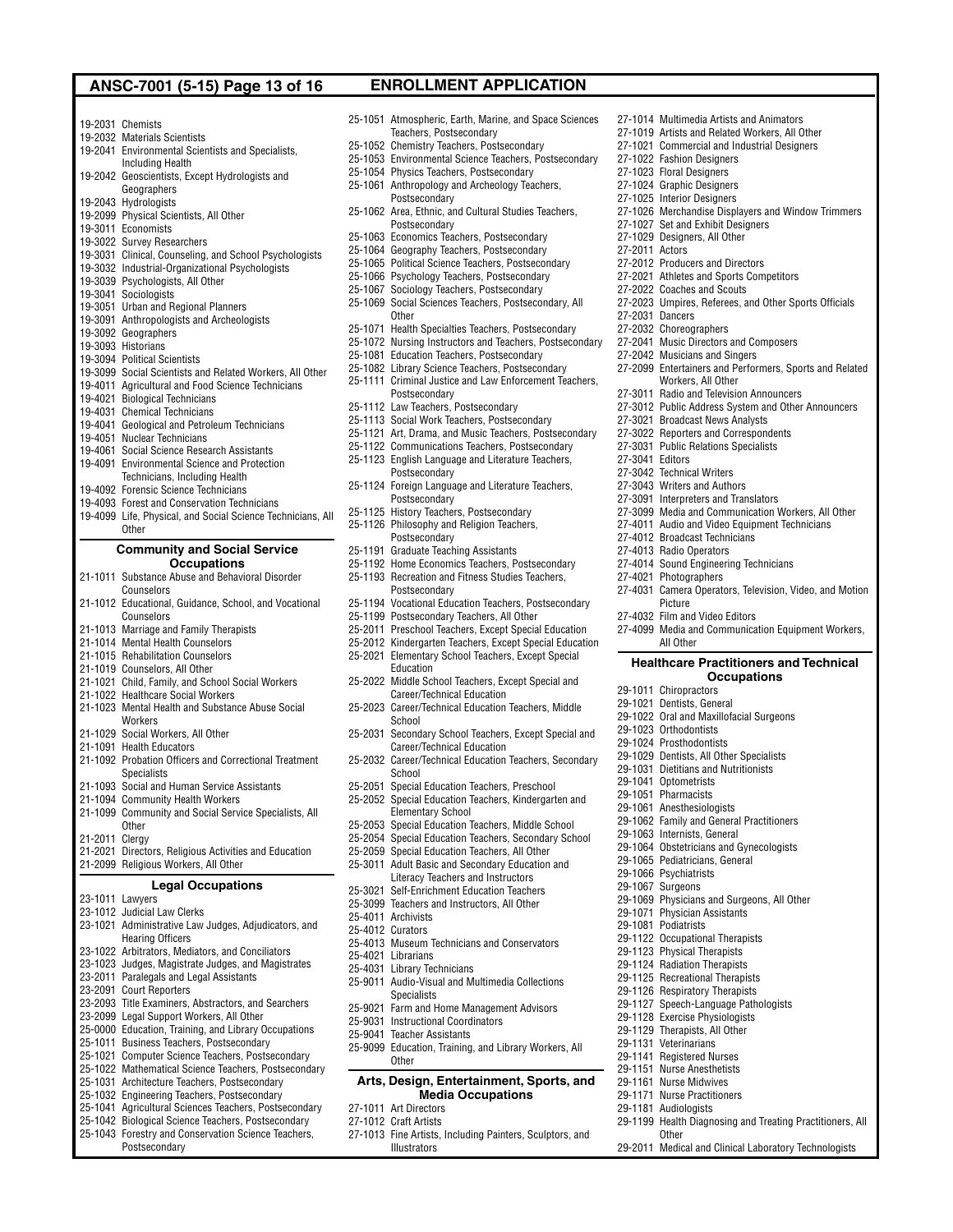# ANSC-7001 (5-15) Page 14 of 16 ENROLLMENT APPLICATION

29-2012 Medical and Clinical Laboratory Technicians

- 29-2021 Dental Hygienists
- 29-2031 Cardiovascular Technologists and Technicians
- 29-2032 Diagnostic Medical Sonographers 29-2033 Nuclear Medicine Technologists
- 29-2034 Radiologic Technologists
- 29-2035 Magnetic Resonance Imaging Technologists
- 29-2041 Emergency Medical Technicians and Paramedics
- 29-2051 Dietetic Technicians
- 29-2052 Pharmacy Technicians
- 29-2053 Psychiatric Technicians
- 29-2054 Respiratory Therapy Technicians
- 29-2055 Surgical Technologists
- 29-2056 Veterinary Technologists and Technicians
- 29-2057 Ophthalmic Medical Technicians
- 29-2061 Licensed Practical and Licensed Vocational Nurses 29-2071 Medical Records and Health Information
- **Technicians** 29-2081 Opticians, Dispensing
- 
- 29-2091 Orthotists and Prosthetists 29-2092 Hearing Aid Specialists
- 
- 29-2099 Health Technologists and Technicians, All Other 29-9011 Occupational Health and Safety Specialists
- 29-9012 Occupational Health and Safety Technicians
- 29-9091 Athletic Trainers
- 29-9092 Genetic Counselors
- 29-9099 Healthcare Practitioners and Technical Workers, All Other

### **Healthcare Support Occupations**

- 31-1011 Home Health Aides 31-1013 Psychiatric Aides 31-1014 Nursing Assistants 31-1015 Orderlies 31-2011 Occupational Therapy Assistants 31-2012 Occupational Therapy Aides
- 
- 31-2021 Physical Therapist Assistants
- 31-2022 Physical Therapist Aides
- 31-9011 Massage Therapists
- 31-9091 Dental Assistants
- 31-9092 Medical Assistants
- 31-9093 Medical Equipment Preparers
- 31-9094 Medical Transcriptionists

**Occupations** 35-1011 Chefs and Head Cooks

- 31-9095 Pharmacy Aides
- 31-9096 Veterinary Assistants and Laboratory Animal **Caretakers**
- 31-9097 Phlebotomists 31-9099 Healthcare Support Workers, All Other

**Protective Service Occupations** 33-1011 First-Line Supervisors of Correctional Officers 33-1012 First-Line Supervisors of Police and Detectives 33-1021 First-Line Supervisors of Fire Fighting and Prevention Workers 33-1099 First-Line Supervisors of Protective Service Workers, All Other 33-2011 Firefighters 33-2021 Fire Inspectors and Investigators 33-2022 Forest Fire Inspectors and Prevention Specialists 33-3011 Bailiffs 33-3012 Correctional Officers and Jailers 33-3021 Detectives and Criminal Investigators 33-3031 Fish and Game Wardens 33-3041 Parking Enforcement Workers 33-3051 Police and Sheriff's Patrol Officers 33-3052 Transit and Railroad Police 33-9011 Animal Control Workers 33-9021 Private Detectives and Investigators 33-9031 Gaming Surveillance Officers and Gaming Investigators 33-9032 Security Guards 33-9091 Crossing Guards 33-9092 Lifeguards, Ski Patrol, and Other Recreational Protective Service Workers 33-9093 Transportation Security Screeners 33-9099 Protective Service Workers, All Other 35-0000 Food Preparation and Serving Related

35-1012 First-Line Supervisors of Food Preparation and Serving Workers 35-2011 Cooks, Fast Food 35-2012 Cooks, Institution and Cafeteria

41-1012 First-Line Supervisors of Non-Retail Sales

41-2012 Gaming Change Persons and Booth Cashiers

41-3031 Securities, Commodities, and Financial Services

Manufacturing, Technical and Scientific Products

Manufacturing, Except Technical and Scientific

41-3099 Sales Representatives, Services, All Other 41-4011 Sales Representatives, Wholesale and

41-4012 Sales Representatives, Wholesale and

41-9011 Demonstrators and Product Promoters

41-9091 Door-to-Door Sales Workers, News and Street Vendors, and Related Workers 41-9099 Sales and Related Workers, All Other

> **Office and Administrative Support Occupations**

43-2099 Communications Equipment Operators, All Other

43-3031 Bookkeeping, Accounting, and Auditing Clerks

43-1011 First-Line Supervisors of Office and Administrative Support Workers 43-2011 Switchboard Operators, Including Answering

**Workers** 41-2011 Cashiers

41-2021 Counter and Rental Clerks 41-2022 Parts Salespersons 41-2031 Retail Salespersons 41-3011 Advertising Sales Agents 41-3021 Insurance Sales Agents

Sales Agents 41-3041 Travel Agents

Products

Service 43-2021 Telephone Operators

43-3011 Bill and Account Collectors 43-3021 Billing and Posting Clerks

43-3041 Gaming Cage Workers 43-3051 Payroll and Timekeeping Clerks 43-3061 Procurement Clerks 43-3071 Tellers

43-3099 Financial Clerks, All Other 43-4011 Brokerage Clerks 43-4021 Correspondence Clerks

Timekeeping

Travel Clerks

43-5011 Cargo and Freight Agents 43-5021 Couriers and Messengers

43-5041 Meter Readers, Utilities 43-5051 Postal Service Clerks 43-5052 Postal Service Mail Carriers

Recordkeeping 43-6011 Executive Secretaries and Executive Administrative Assistants

43-6012 Legal Secretaries

43-4071 File Clerks

43-4031 Court, Municipal, and License Clerks 43-4041 Credit Authorizers, Checkers, and Clerks 43-4051 Customer Service Representatives 43-4061 Eligibility Interviewers, Government Programs

43-4081 Hotel, Motel, and Resort Desk Clerks 43-4111 Interviewers, Except Eligibility and Loan 43-4121 Library Assistants, Clerical 43-4131 Loan Interviewers and Clerks 43-4141 New Accounts Clerks 43-4151 Order Clerks

43-4171 Receptionists and Information Clerks 43-4181 Reservation and Transportation Ticket Agents and

43-4199 Information and Record Clerks, All Other

43-5031 Police, Fire, and Ambulance Dispatchers 43-5032 Dispatchers, Except Police, Fire, and Ambulance

43-5053 Postal Service Mail Sorters, Processors, and Processing Machine Operators 43-5061 Production, Planning, and Expediting Clerks 43-5071 Shipping, Receiving, and Traffic Clerks 43-5081 Stock Clerks and Order Fillers

43-5111 Weighers, Measurers, Checkers, and Samplers,

43-4161 Human Resources Assistants, Except Payroll and

41-9012 Models 41-9021 Real Estate Brokers 41-9022 Real Estate Sales Agents 41-9031 Sales Engineers 41-9041 Telemarketers

- 35-2013 Cooks, Private Household
- 35-2014 Cooks, Restaurant
- 35-2015 Cooks, Short Order
- 35-2019 Cooks, All Other
- 35-2021 Food Preparation Workers
- 35-3011 Bartenders
- 35-3021 Combined Food Preparation and Serving Workers, Including Fast Food
- 35-3022 Counter Attendants, Cafeteria, Food Concession, and Coffee Shop
- 35-3031 Waiters and Waitresses
- 35-3041 Food Servers, Nonrestaurant
- 35-9011 Dining Room and Cafeteria Attendants and Bartender Helpers
- 35-9021 Dishwashers
- 35-9031 Hosts and Hostesses, Restaurant, Lounge, and Coffee Shop
- 35-9099 Food Preparation and Serving Related Workers, All Other

### **Building and Grounds Cleaning and Maintenance Occupations**

- 37-1011 First-Line Supervisors of Housekeeping and Janitorial Workers
- 37-1012 First-Line Supervisors of Landscaping, Lawn Service, and Groundskeeping Workers
- 37-2011 Janitors and Cleaners, Except Maids and
- Housekeeping Cleaners
- 37-2012 Maids and Housekeeping Cleaners
- 37-2019 Building Cleaning Workers, All Other
- 37-2021 Pest Control Workers
- 37-3011 Landscaping and Groundskeeping Workers
- 37-3012 Pesticide Handlers, Sprayers, and Applicators, Vegetation
- 37-3013 Tree Trimmers and Pruners 37-3019 Grounds Maintenance Workers, All Other

### **Personal Care and Service Occupations** 39-1011 Gaming Supervisors

- 39-1012 Slot Supervisors
- 39-1021 First-Line Supervisors of Personal Service **Workers**
- 39-2011 Animal Trainers
- 39-2021 Nonfarm Animal Caretakers
- 39-3011 Gaming Dealers
- 39-3012 Gaming and Sports Book Writers and Runners
- 39-3019 Gaming Service Workers, All Other
- 39-3021 Motion Picture Projectionists
- 39-3031 Ushers, Lobby Attendants, and Ticket Takers
- 39-3091 Amusement and Recreation Attendants
- 39-3092 Costume Attendants
- 39-3093 Locker Room, Coatroom, and Dressing Room **Attendants**
- 39-3099 Entertainment Attendants and Related Workers, All Other
- 39-4011 Embalmers
- 39-4021 Funeral Attendants
- 39-4031 Morticians, Undertakers, and Funeral Directors
- 39-5011 Barbers
- 39-5012 Hairdressers, Hairstylists, and Cosmetologists
- 39-5091 Makeup Artists, Theatrical and Performance
- 39-5092 Manicurists and Pedicurists
- 39-5093 Shampooers
- 39-5094 Skincare Specialists
- 39-6011 Baggage Porters and Bellhops
- 39-6012 Concierges
- 39-7011 Tour Guides and Escorts
- 39-7012 Travel Guides
- 39-9011 Childcare Workers
- 39-9021 Personal Care Aides 39-9031 Fitness Trainers and Aerobics Instructors
- 39-9032 Recreation Workers

**Sales and Related Occupations** 41-1011 First-Line Supervisors of Retail Sales Workers

- 39-9041 Residential Advisors
- 39-9099 Personal Care and Service Workers, All Other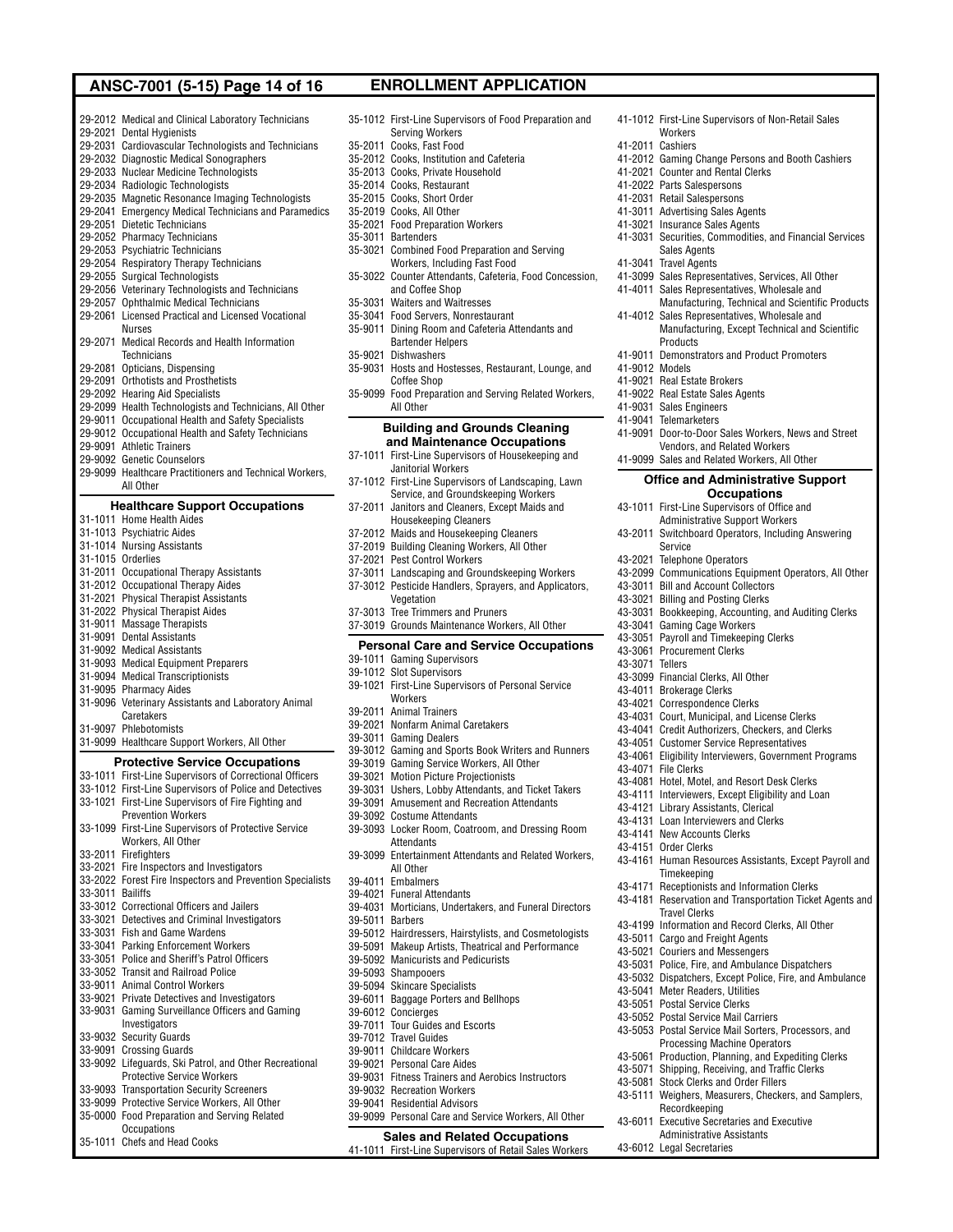# ANSC-7001 (5-15) Page 15 of 16 ENROLLMENT APPLICATION

49-9045 Refractory Materials Repairers, Except

49-9051 Electrical Power-Line Installers and Repairers 49-9052 Telecommunications Line Installers and

49-9061 Camera and Photographic Equipment Repairers

49-9069 Precision Instrument and Equipment Repairers,

49-9071 Maintenance and Repair Workers, General 49-9081 Wind Turbine Service Technicians 49-9091 Coin, Vending, and Amusement Machine Servicers and Repairers

Brickmasons

Repairers

49-9064 Watch Repairers

All Other

49-9092 Commercial Divers

**Installers** 49-9096 Riggers

Workers

All Other

51-2092 Team Assemblers

51-3092 Food Batchmakers

51-3021 Butchers and Meat Cutters

Metal and Plastic

Metal and Plastic

Metal and Plastic

Metal and Plastic

51-4052 Pourers and Casters, Metal 51-4061 Model Makers, Metal and Plastic 51-4062 Patternmakers, Metal and Plastic 51-4071 Foundry Mold and Coremakers 51-4072 Molding, Coremaking, and Casting Machine Setters, Operators, and Tenders, Metal and

51-4041 Machinists

Plastic

51-4034 Lathe and Turning Machine Tool Setters, Operators, and Tenders, Metal and Plastic 51-4035 Milling and Planing Machine Setters, Operators, and Tenders, Metal and Plastic

51-4051 Metal-Refining Furnace Operators and Tenders

51-3023 Slaughterers and Meat Packers

51-3011 Bakers

49-9093 Fabric Menders, Except Garment 49-9094 Locksmiths and Safe Repairers 49-9095 Manufactured Building and Mobile Home

49-9097 Signal and Track Switch Repairers 49-9098 Helpers--Installation, Maintenance, and Repair

49-9099 Installation, Maintenance, and Repair Workers,

51-2093 Timing Device Assemblers and Adjusters 51-2099 Assemblers and Fabricators, All Other

51-3022 Meat, Poultry, and Fish Cutters and Trimmers

51-3091 Food and Tobacco Roasting, Baking, and Drying Machine Operators and Tenders

51-3093 Food Cooking Machine Operators and Tenders 51-3099 Food Processing Workers, All Other 51-4011 Computer-Controlled Machine Tool Operators,

51-4012 Computer Numerically Controlled Machine Tool Programmers, Metal and Plastic 51-4021 Extruding and Drawing Machine Setters, Operators, and Tenders, Metal and Plastic 51-4022 Forging Machine Setters, Operators, and Tenders,

51-4023 Rolling Machine Setters, Operators, and Tenders,

51-4031 Cutting, Punching, and Press Machine Setters, Operators, and Tenders, Metal and Plastic 51-4032 Drilling and Boring Machine Tool Setters, Operators, and Tenders, Metal and Plastic 51-4033 Grinding, Lapping, Polishing, and Buffing

Machine Tool Setters, Operators, and Tenders,

**Production Occupations** 51-1011 First-Line Supervisors of Production and Operating Workers 51-2011 Aircraft Structure, Surfaces, Rigging, and Systems Assemblers 51-2021 Coil Winders, Tapers, and Finishers 51-2022 Electrical and Electronic Equipment Assemblers 51-2023 Electromechanical Equipment Assemblers 51-2031 Engine and Other Machine Assemblers 51-2041 Structural Metal Fabricators and Fitters 51-2091 Fiberglass Laminators and Fabricators

49-9062 Medical Equipment Repairers 49-9063 Musical Instrument Repairers and Tuners

43-6013 Medical Secretaries

- 43-6014 Secretaries and Administrative Assistants, Except
- Legal, Medical, and Executive
- 43-9011 Computer Operators
- 43-9021 Data Entry Keyers
- 43-9022 Word Processors and Typists 43-9031 Desktop Publishers
- 
- 43-9041 Insurance Claims and Policy Processing Clerks
- 43-9051 Mail Clerks and Mail Machine Operators, Except Postal Service
- 43-9061 Office Clerks, General
- 43-9071 Office Machine Operators, Except Computer
- 43-9081 Proofreaders and Copy Markers
- 43-9111 Statistical Assistants
- 43-9199 Office and Administrative Support Workers, All **Other**

### **Farming, Fishing, and Forestry Occupations**

- 45-1011 First-Line Supervisors of Farming, Fishing, and Forestry Workers
- 45-2011 Agricultural Inspectors
- 45-2021 Animal Breeders
- 45-2041 Graders and Sorters, Agricultural Products
- 45-2091 Agricultural Equipment Operators
- 45-2092 Farmworkers and Laborers, Crop, Nursery, and Greenhouse
- 45-2093 Farmworkers, Farm, Ranch, and Aquacultural Animals
- 45-2099 Agricultural Workers, All Other
- 45-3011 Fishers and Related Fishing Workers
- 45-3021 Hunters and Trappers
- 45-4011 Forest and Conservation Workers
- 45-4021 Fallers
- 45-4022 Logging Equipment Operators
- 45-4023 Log Graders and Scalers
- 45-4029 Logging Workers, All Other

### **Construction and Extraction Occupations**

- 47-1011 First-Line Supervisors of Construction Trades and Extraction Workers
- 47-2011 Boilermakers
- 47-2021 Brickmasons and Blockmasons
- 47-2022 Stonemasons
- 47-2031 Carpenters
- 47-2041 Carpet Installers
- 47-2042 Floor Layers, Except Carpet, Wood, and Hard Tiles
- 47-2043 Floor Sanders and Finishers
- 47-2044 Tile and Marble Setters
- 47-2051 Cement Masons and Concrete Finishers
- 47-2053 Terrazzo Workers and Finishers
- 47-2061 Construction Laborers
- 47-2071 Paving, Surfacing, and Tamping Equipment **Operators**
- 47-2072 Pile-Driver Operators
- 47-2073 Operating Engineers and Other Construction Equipment Operators
- 47-2081 Drywall and Ceiling Tile Installers
- 47-2082 Tapers
- 47-2111 Electricians
- 47-2121 Glaziers
- 47-2131 Insulation Workers, Floor, Ceiling, and Wall
- 47-2132 Insulation Workers, Mechanical
- 47-2141 Painters, Construction and Maintenance
- 47-2142 Paperhangers
- 47-2151 Pipelayers
- 47-2152 Plumbers, Pipefitters, and Steamfitters
- 47-2161 Plasterers and Stucco Masons
- 47-2171 Reinforcing Iron and Rebar Workers
- 47-2181 Roofers
- 47-2211 Sheet Metal Workers
- 47-2221 Structural Iron and Steel Workers 47-2231 Solar Photovoltaic Installers
- 47-3011 Helpers--Brickmasons, Blockmasons,
- Stonemasons, and Tile and Marble Setters
- 47-3012 Helpers--Carpenters
- 47-3013 Helpers--Electricians
- 47-3014 Helpers--Painters, Paperhangers, Plasterers, and Stucco Masons
- 47-3015 Helpers--Pipelayers, Plumbers, Pipefitters, and **Steamfitters** 47-3016 Helpers--Roofers 47-3019 Helpers, Construction Trades, All Other 47-4011 Construction and Building Inspectors 47-4021 Elevator Installers and Repairers
- 47-4031 Fence Erectors
- 47-4041 Hazardous Materials Removal Workers
- 47-4051 Highway Maintenance Workers
- 47-4061 Rail-Track Laying and Maintenance Equipment **Operators**
- 47-4071 Septic Tank Servicers and Sewer Pipe Cleaners
- 47-4091 Segmental Pavers
- 47-4099 Construction and Related Workers, All Other
- 47-5011 Derrick Operators, Oil and Gas
- 47-5012 Rotary Drill Operators, Oil and Gas
- 47-5013 Service Unit Operators, Oil, Gas, and Mining
- 47-5021 Earth Drillers, Except Oil and Gas
- 47-5031 Explosives Workers, Ordnance Handling Experts,
- and Blasters
- 47-5041 Continuous Mining Machine Operators
- 47-5042 Mine Cutting and Channeling Machine Operators
- 47-5049 Mining Machine Operators, All Other
- 47-5051 Rock Splitters, Quarry
- 47-5061 Roof Bolters, Mining
- 
- 47-5071 Roustabouts, Oil and Gas 47-5081 Helpers--Extraction Workers
- 47-5099 Extraction Workers, All Other

### **Installation, Maintenance, and Repair Occupations**

- 49-1011 First-Line Supervisors of Mechanics, Installers, and Repairers
- 49-2011 Computer, Automated Teller, and Office Machine **Repairers**
- 49-2021 Radio, Cellular, and Tower Equipment Installers and Repairs
- 49-2022 Telecommunications Equipment Installers and Repairers, Except Line Installers
- 49-2091 Avionics Technicians

Motor Vehicles

**Specialists** 

**Technicians** 

49-3052 Motorcycle Mechanics

Engine Mechanics 49-3091 Bicycle Repairers

Engines 49-3043 Rail Car Repairers

49-9044 Millwrights

- 49-2092 Electric Motor, Power Tool, and Related Repairers 49-2093 Electrical and Electronics Installers and
- Repairers, Transportation Equipment 49-2094 Electrical and Electronics Repairers, Commercial
- and Industrial Equipment
- 49-2095 Electrical and Electronics Repairers, Powerhouse, Substation, and Relay 49-2096 Electronic Equipment Installers and Repairers,

49-2097 Electronic Home Entertainment Equipment Installers and Repairers 49-2098 Security and Fire Alarm Systems Installers 49-3011 Aircraft Mechanics and Service Technicians 49-3021 Automotive Body and Related Repairers 49-3022 Automotive Glass Installers and Repairers 49-3023 Automotive Service Technicians and Mechanics 49-3031 Bus and Truck Mechanics and Diesel Engine

49-3041 Farm Equipment Mechanics and Service

49-3042 Mobile Heavy Equipment Mechanics, Except

49-3051 Motorboat Mechanics and Service Technicians

49-3053 Outdoor Power Equipment and Other Small

49-3092 Recreational Vehicle Service Technicians 49-3093 Tire Repairers and Changers 49-9011 Mechanical Door Repairers

49-9012 Control and Valve Installers and Repairers, Except Mechanical Door 49-9021 Heating, Air Conditioning, and Refrigeration Mechanics and Installers 49-9031 Home Appliance Repairers 49-9041 Industrial Machinery Mechanics 49-9043 Maintenance Workers, Machinery